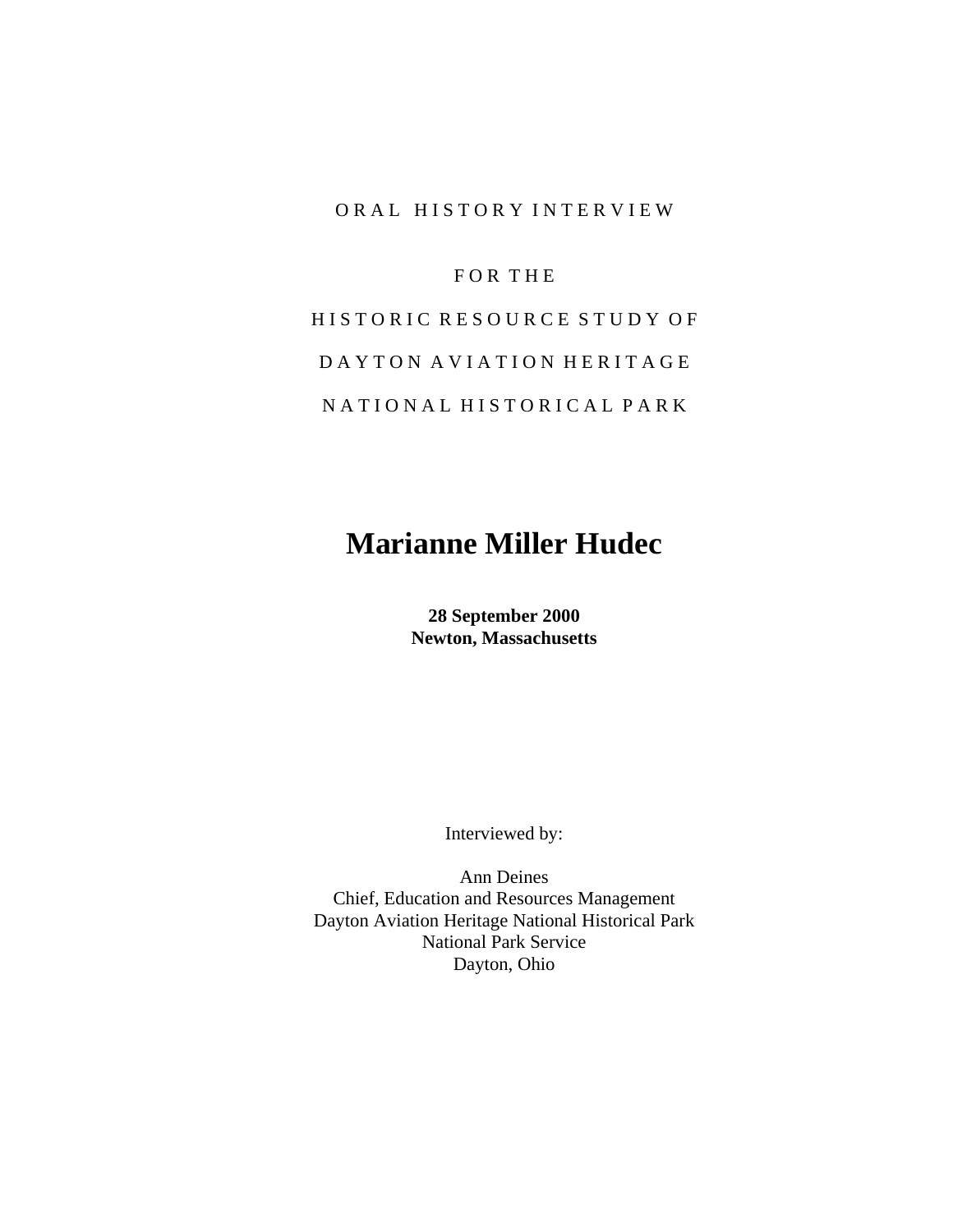- AD: This is Ann Deines. It=s September 28, 2000, and I am in Newton, Massachusetts, with Marianne Miller Hudec. And if we could just start by a little background information on you, when and where you were born and how you=re related to the Wright brothers.
- MH: Okay. I was born in Dayton, Ohio, in 1935, and my mother was Ivonette Wright Miller, married to Harold S. Miller. Ivonette was a daughter of Lorin Wright who was the second-born of Bishop Milton and Susan Wrights= five children. Therefore, my mother was a niece of Orville and Wilbur Wright, and I am one of the brothers= grandnieces.
- AD: So you, in your life span, just knew Orville.
- MH: That=s correct. Wilbur, who died in 1912, had been long deceased when I was born in 1935. But I heard a great deal about him at my mother=s knee.
- AD: What would she tell you about him?
- MH: Well, she said that he was very contemplative. He could be very talkative, but he was always thinking. He would sit quietly to the side in deep thought. She said that both uncles often played with them when they were children, but that Wilbur would not play as long (chuckling), that he would play and then get tired of it. He was very tall and would sit in a chair with a child in his lap, reading aloud or playing with a toy. When he got tired of playing he would straighten out his legs and the child would slide off. That was their signal to find something else to do.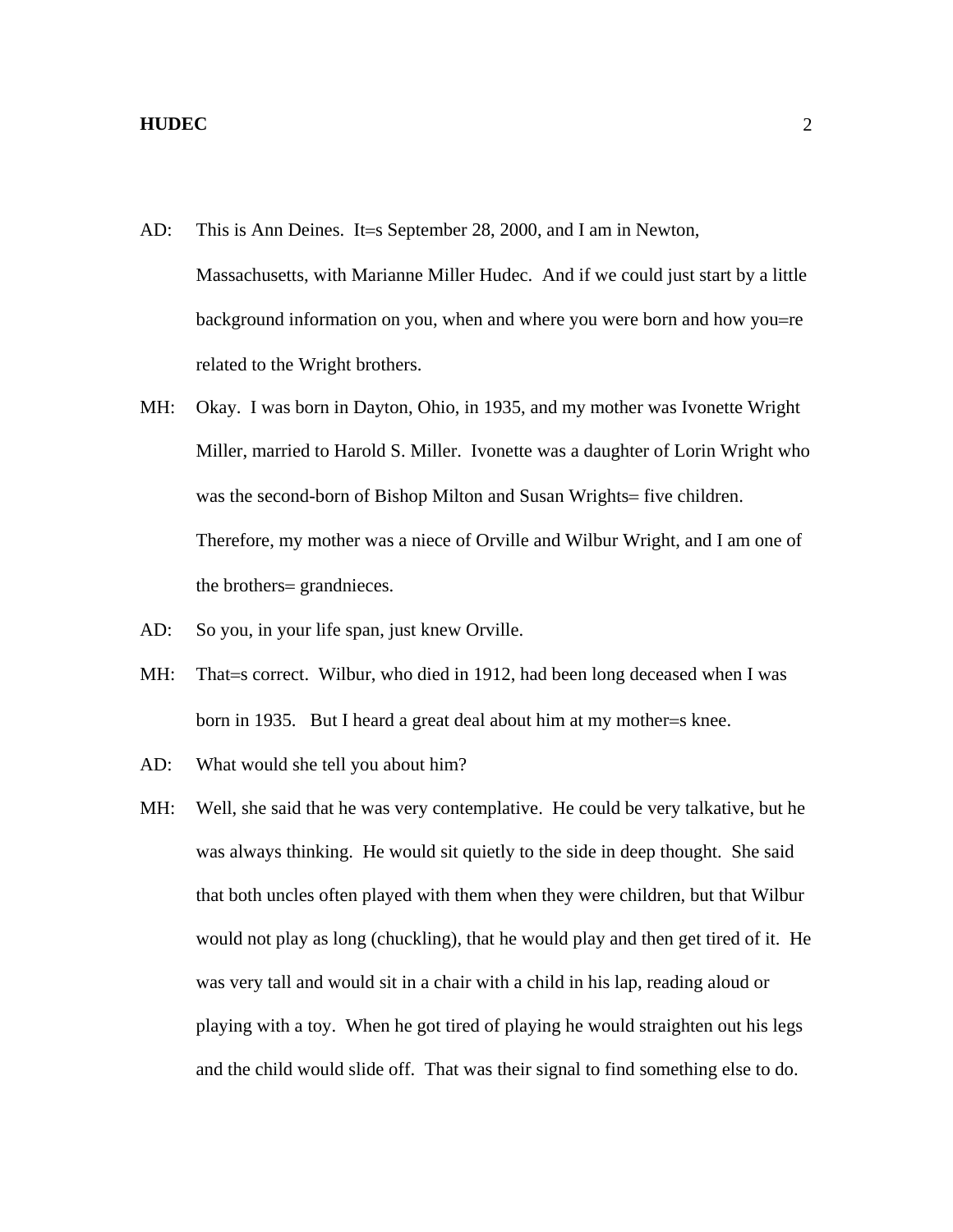Uncle Orv was, I think, more patient with them, and would sit for hours and play. Both uncles loved to take the children=s toys apart or repair them. My mother felt that the uncles chose toys that aroused the gift giver=s curiosity. After the children had opened their presents, Uncle Orv and Uncle Will spent the rest of the day taking the toys apart to see how they worked. Sometimes they would be able to put the toys back together again and sometimes they wouldn=t. Both uncles, I think, loved the intellectual challenge that toys could offer, and so enjoyed playing with them.

 Uncle Orv, and I think Uncle Will, too, liked to make candy with them, especially fudge. This activity usually took place on Sunday afternoons at 7 Hawthorn Street. Sometimes my mother would say, ΑWell, we should make something different. $\cong$  She was always the one that wanted a little variety in life, (chuckling). So they would make the same candy, but he would change its name. Uncle Orv would perhaps give it a French name to satisfy my mother=s desire for something different. I think they occasionally made other kinds of candy, but the most popular variety was fudge. After Uncle Orv died, Mom inherited the candy thermometer that they had used in those candy making days. They were vivid memories for her. For example, she recalled a time when she was quite small. She was dressed up, and Uncle Orv didn=t want Mom to get her dress dirty. So he sat her on top of the ice box, where she was able to watched the candy making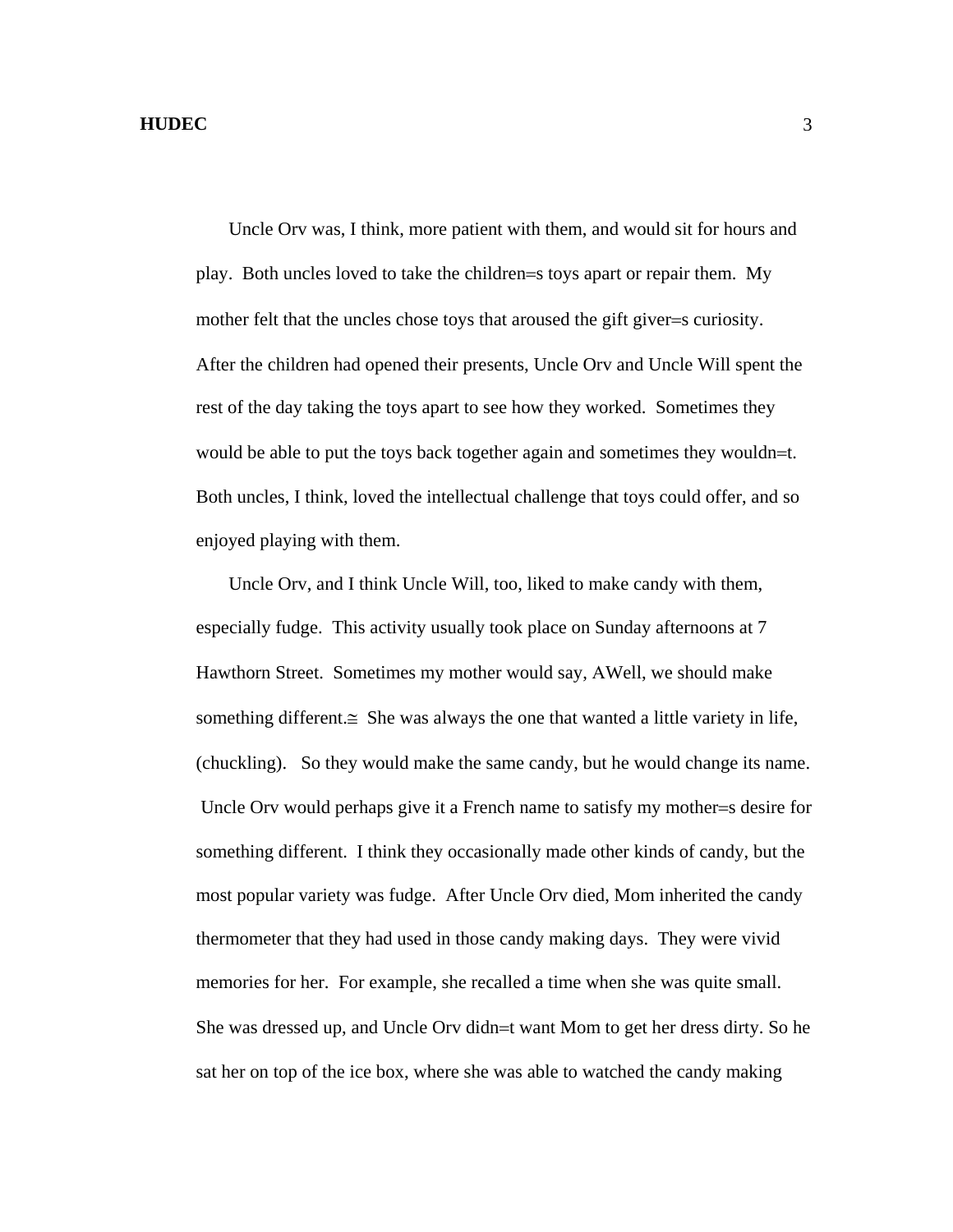and remained tidy. The Lorin Wright children spent a lot of time over at 7 Hawthorn Street.

My mom always said that Valentine=s Day was a big occasion. The children would put their hand-made Valentines on the front door step, ring the bell, and run to hide in the bushes. One of the uncles would come out the back door and try to catch them.

Wilbur entertained them with his harmonica, which he played while sitting oon the lower stairs that went to the second floor from the front hall. Both uncles

manufactured shadow puppets at the bicycle shop, and gave plays for the children.

So they were always thinking of what would be fun for the kids.

 There were many children=s books in the 7 Hawthorn Street house. I inherited Burgess= ΑGoop Books,≅ parts of which my mother knew by heart into old age. When the children misbehaved, they were sent for a Αtime out≅ to the closet under the stairway, which had a window and was filled with books, puzzles and other quiet time toys. When their behavior was especially bad, the Bishop would turn a straight-backed chair over the top of them, and sit on it. There they would stay until he felt they had had enough.

AD: What did your mother say about Katharine?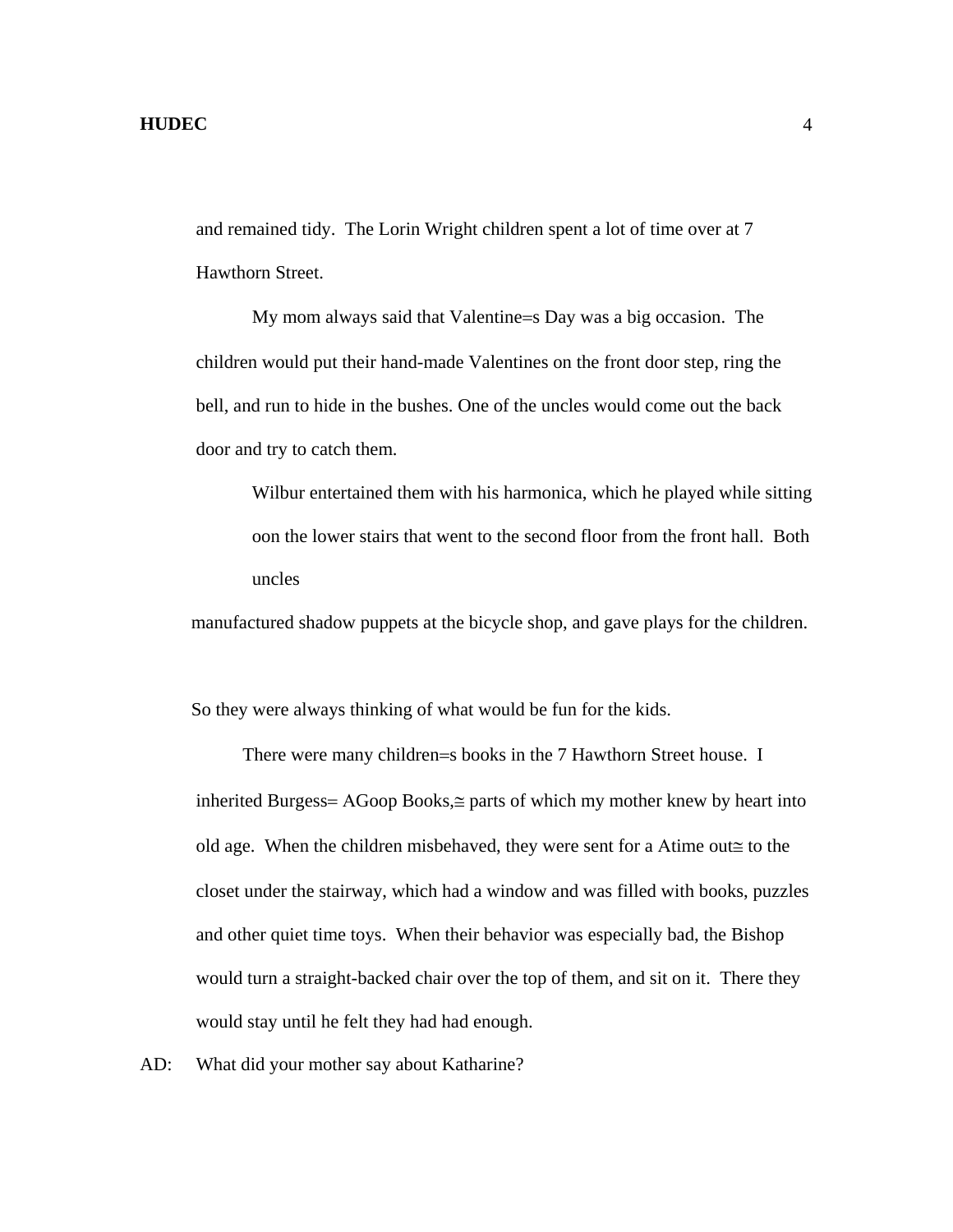MH: I think my mother may have had a somewhat complicated relationship with her. I learned this late in life. I never heard this in my early years. When I was young, she told me that Katharine was jolly. For example, Katharine was greatly amused when my mother got into some mischief when she was a student at Oxford College. She and her friends went to an afternoon movie, which was against the college rules. As a result, they were confined to their rooms. Mom was a vocalist, and was scheduled to sing with a group at a college function. Since most of the members of the grounded group were in the singing group, they were kept in their rooms and ushered down to the party to sing, then ushered back up to their rooms again. Aunt Katharine thought that was funny. She laughed and laughed and laughed. But my mother didn=t think that Katharine particularly approved of her. I=ve never seen any evidence of that in her letters to Harry that you=ve read. She always spoke warmly of both my parents in those letters. I don=t know. I know my cousin John Jameson, the son of Mom=s sister, Leontine, did not care for Aunt Katharine. Now, I don=t know if it was her school-marmish ways or what. I think my mother probably thought Katharine was wonderful when she was a child, but maybe in her adult life she felt that Katharine had reservations about her. I know my mother supported Katharine=s desire to marry. She was to sing at her wedding, and because of Katharine=s disagreement with Uncle Orv, nobody in the Dayton family went to Oberlin for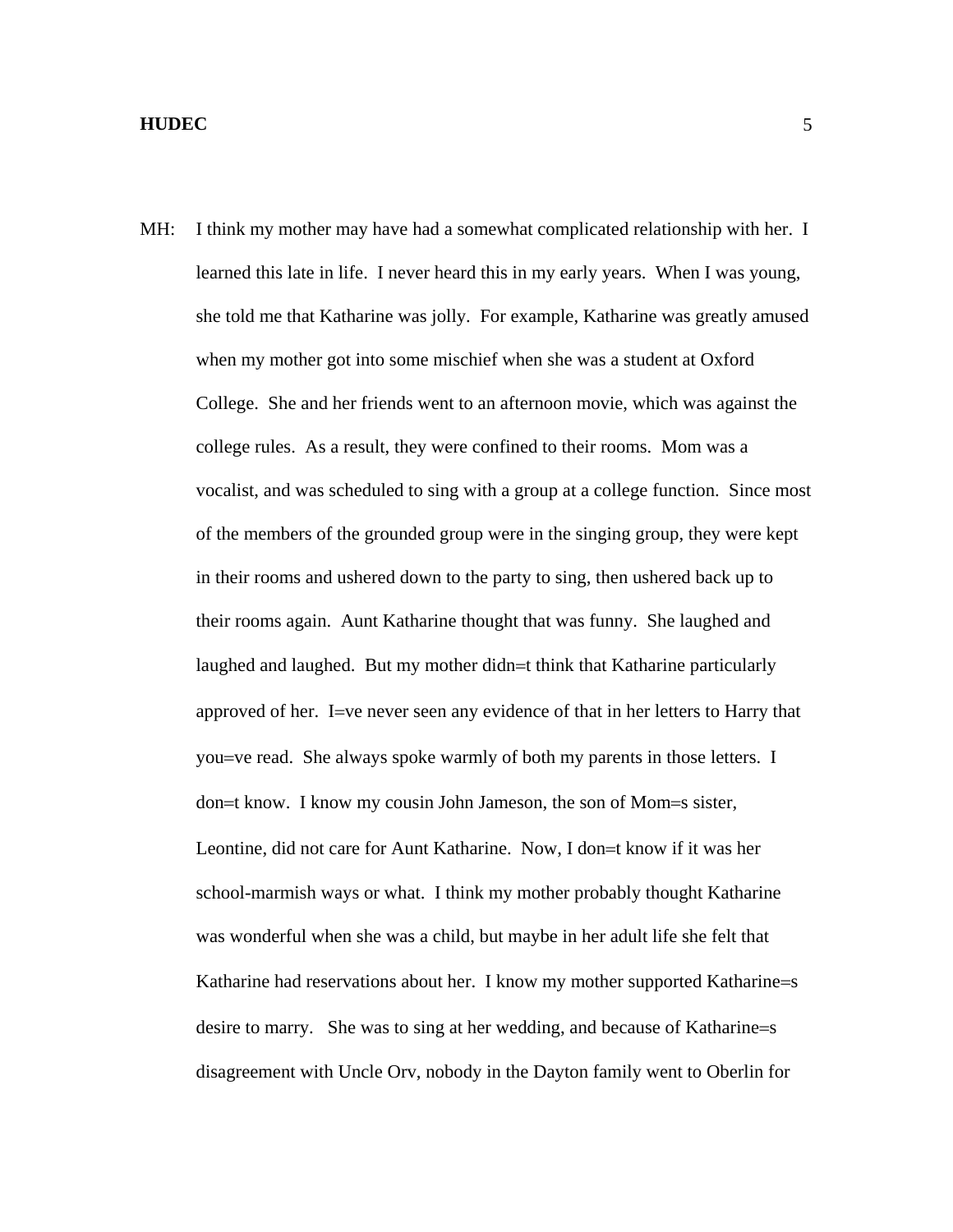that wedding (except for Leontine, who then lived in Cleveland). Mom was to sing and then felt dis-invited. It may have had something to do with that, because I=ve never fully understood why Mom felt as she did about Aunt Katharine.

 There was another event which may have clouded their relationship. When my mother was graduated with a degree in Music from Oxford College, Aunt Katharine offered to pay her tuition to study voice at the Conservatory of Music at Katharine=s alma mater, Oberlin College. Mom then dreamed of studying in New York, but Katharine was not inclined to send her there. Perhaps Katharine did not approve of the New York idea, and thought Mom was unwise or ungrateful not to accept her offer. That perhaps could have put their relationship on uncertain footing.

 The brothers complained about Katharine=s propensity to spend a lot of money. They indulged her, but felt she was not very economical with their funds. After the invention of the plane, when Orville and Wilbur had more money, it was Katharine who urged them to buy my grandfather, Lorin, a car. I=m sure there were other such examples of generosity to other members of the family.

But she was a very proper woman and wanted everything to be *comme il faut.* Her decoration of Hawthorn Hill shows that. She dressed beautifully and wanted everything to be of high quality. I still have some of her linens, guest towels with the *KW* monogram. She was a Victorian lady, I think. Neither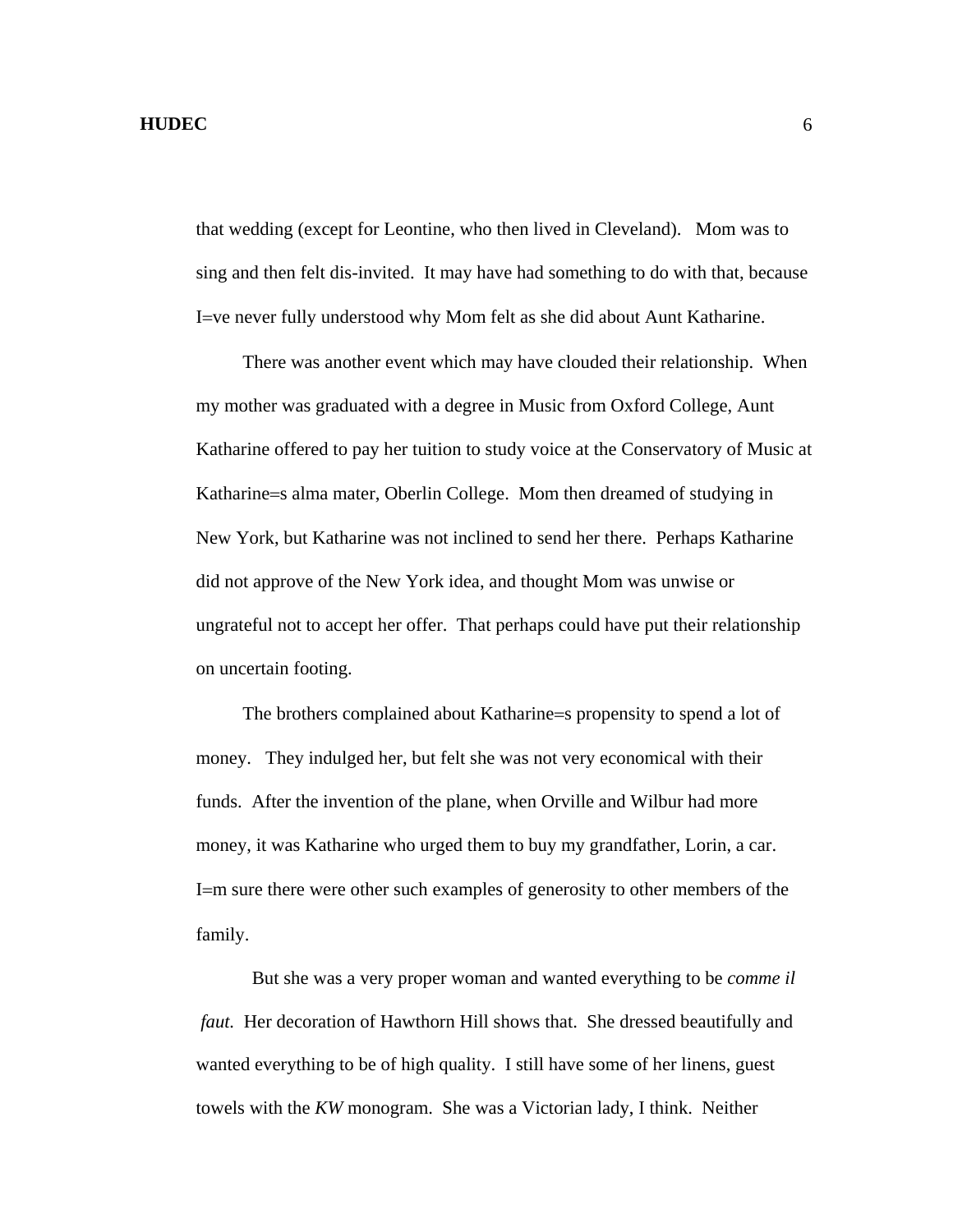Orville nor Wilbur would have planned a house like Hawthorn Hill. That was Katharine=s idea. She wanted it as a base for entertaining the visiting dignitaries who came from Europe and elsewhere. She felt the brothers needed a proper stage, so to speak, on which to entertain them. But I think she probably liked it, too. Of course, I never knew her. Wick would have known her, but probablyΧ

- AD: He couldn=t remember much. He said he remembered her like this vague person in the room, but he couldn=t remember any particulars. Milton remembered a little because he was a couple years older. But so far he=s the only person that I=ve met who can remember her at all.
- MH: Well, does he describe her in these terms? Does he catch anything about the school-marmish ways?
- AD: No, he just had good things to say. And he was a little boy \_\_\_\_\_.
- MH: She was obviously very bright. That=s obvious from her letters--those to Harry Haskell and her wonderful letters to *the boys*, as she called them, when they were at Kitty Hawk. The three of them were very close, I think. And they wrote wonderfully warm letters to her as well. I think Tom Crouch did pick up something which had not been picked up before, which is that Katharine felt closest to Orville. Their letters, the letters that she wrote to him at Kitty Hawk and the ones that he wrote back to her, captured Orville and his personality best of any letters he wrote. They had a playful relationship. It was in those letters that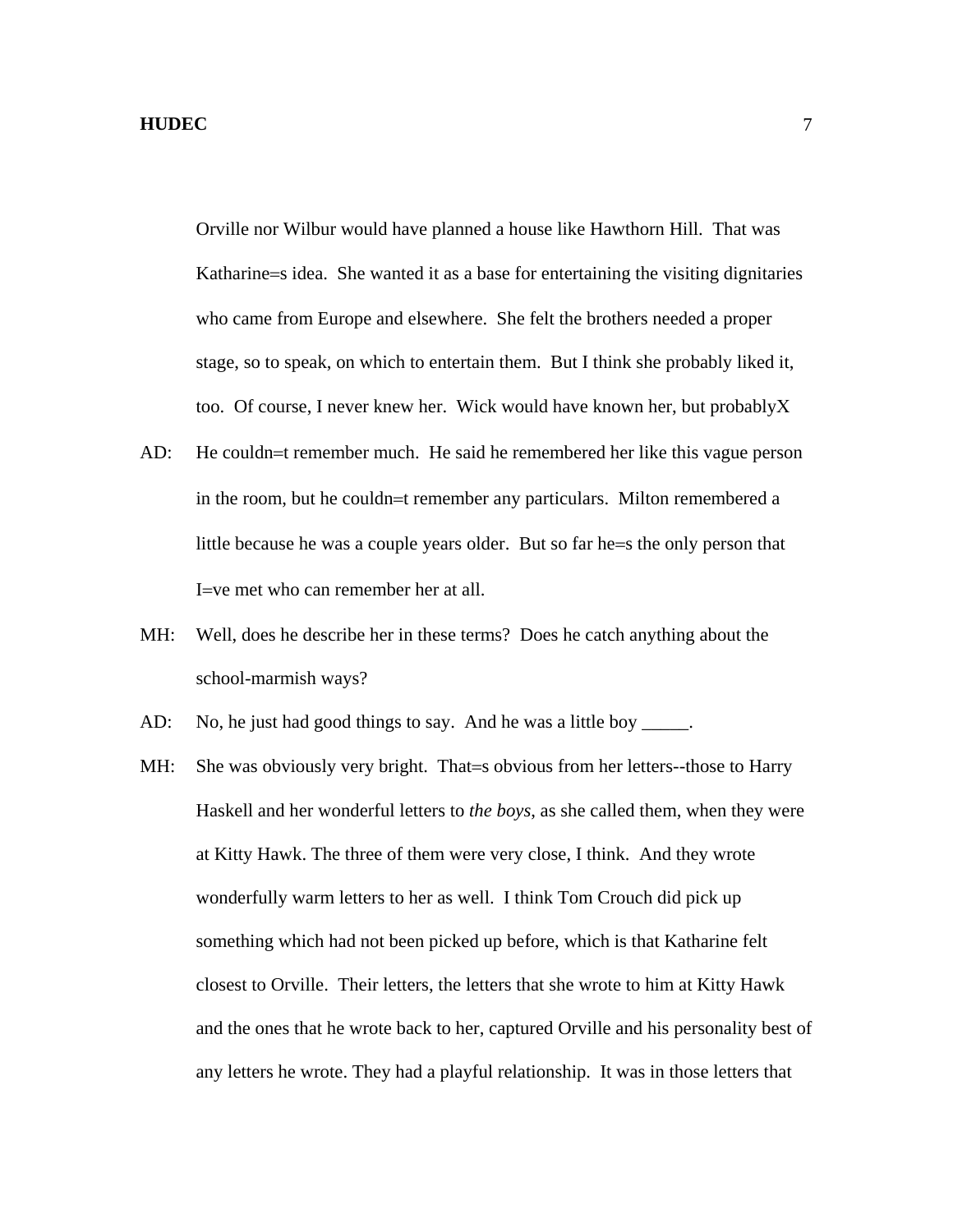he drew pictures of himself and Wilbur up on those bunk beds, hanging high in the rafters of the hangar and fighting the mosquitoes. They were written not in a complaining tone, but a playful way about the woes of living on a beach in North Carolina. They=re very animated and wonderful letters, I think. That=s sort of the Orville that I remember.

He had a twinkle in his eye. He would always have a question to ask, and his eyes would be smiling when he asked it. He was trying to elicit some fun with you, so to speak. He wasn=t a dour man, at least not with children, even in his old age. What would he have been? He would have been about sixty-three when I was born, so he was in his late sixties and seventies when I knew him. And he was an elderly man then. He wasn=t out sledding down Hawthorn Hill the way he would have been with Wick, Milt and my brother, Jack. But there was always a playful aspect to him. One time he gave me a magic trick after he had demonstrated it to me. It was comprised of a series of about five graduated nested containers. Each container was secured with rubber bands, and the smallest contained a penny. Then, abracadabra: he made the penny disappear. I was mystified. When I got it home, I searched in vain for a secret compartment. I used to take it apart time after time after time, trying to figure out how he did it. He obviously slipped the penny out before we secured all the containers with rubber bands. But I never saw him do it.

AD: So he never showed you?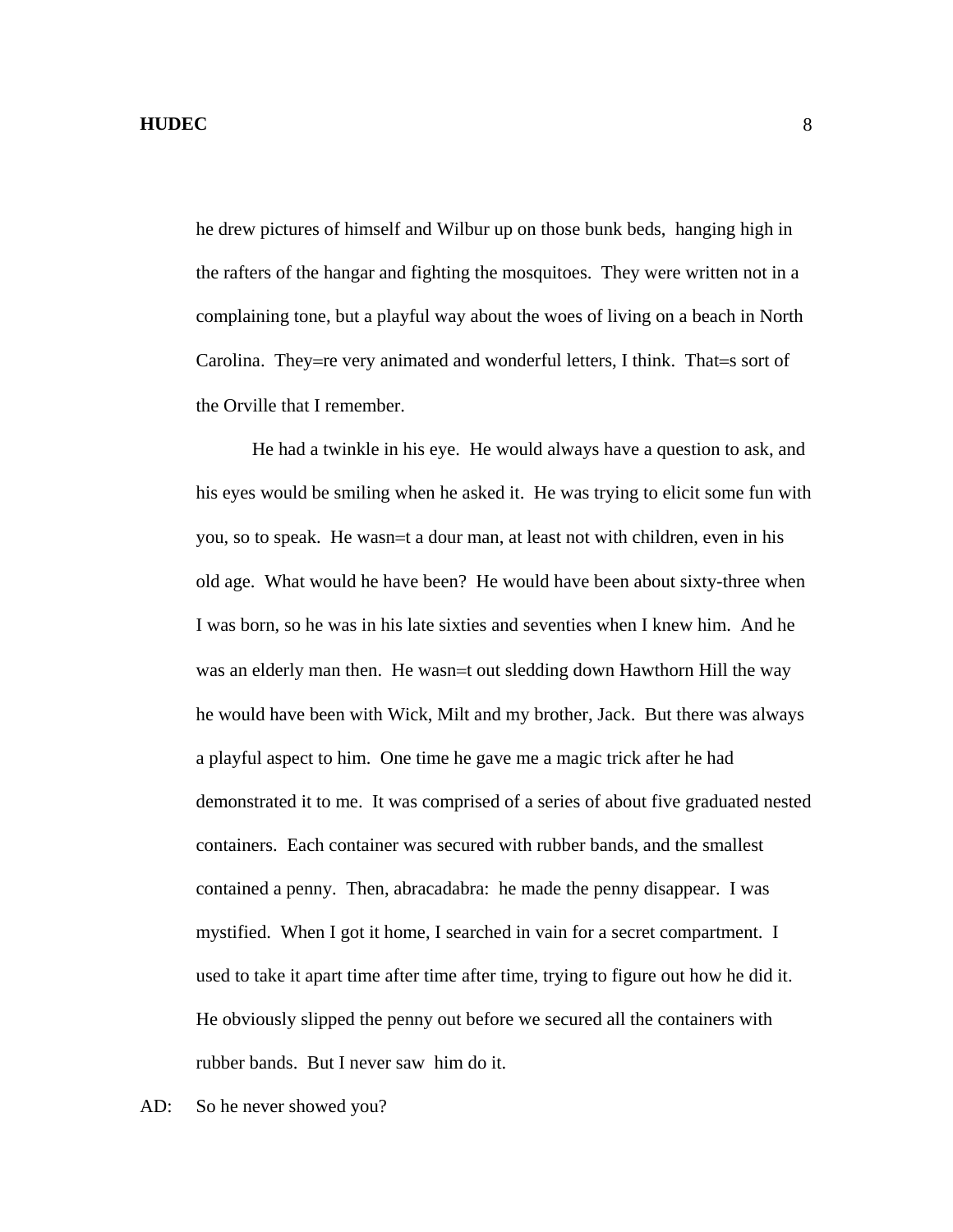- MH: No, he never showed me how he did it. (laughter) And I=d talk to him about it from time to time, and there would just be this smile, these smiling eyes. (chuckling)
- AD: Were you and your parents frequent visitors to Hawthorn Hill?
- MH: Oh yes. We went there quite often. He also came to our house for dinner occasionally. We also would go on Sundays after church to his lab . . . We went to First Baptist Church in downtown Dayton, and we would go over there afterward to see him.
- AD: Over to his lab?
- MH: Over to his lab. He was always there on Sunday. That was not quite as much fun for me. I don=t know, I wasn=t allowed to go out into the lab and poke around, because he and my parents would be sitting in the office in some comfortable chairs talking and he couldn=t let me loose out there with all those machines. There were occasions when I would go out into the lab with him, but I was never allowed to explore.
- AD: Wander?
- MH: Wander out there on my own and poke around. I was much more confined there, whereas at Hawthorn Hill I=d go out into the kitchen and talk with Carrie, who was always great fun. She was marvelous. She gave her life, really, to Uncle Orv. She was married but never had children. She and Charlie Grumbach lived at Hawthorn Hill, and Charlie worked at a small grocery on Harmon Avenue. They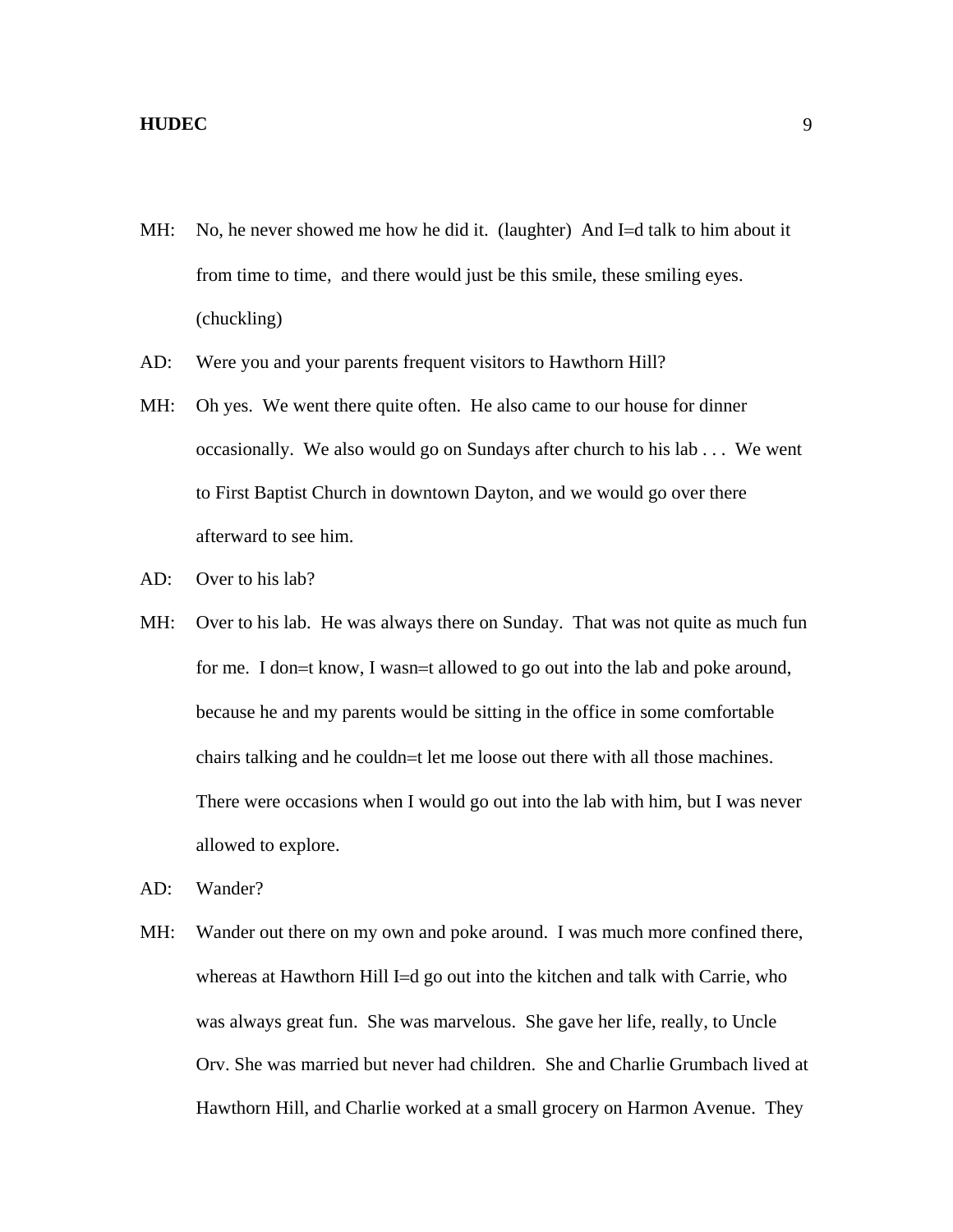lived in an apartment separated from the rest of the upstairs by a door. She worked first for the Bishop, then for Uncle Orv from the time they lived on Hawthorn Street until Uncle Orv died.

 She always called him ΑMr. Orville.≅ After Uncle Orv died, Carrie told my cousin, Leontine, that she never encouraged him to buy mechanical objects for the house. When something broke, he would take it apart, try to fix it, and then lose interest in it and go on to something else. Carrie tried to fix things herself rather than mention to him that it wasn=t working properly. He had his last heart attack while trying to repair the front doorbell, which worked unreliably for years. Leontine and I wondered if he had always had a problem finishing a project. Perhaps it was Wilbur who enforced more discipline of that sort. Uncle Orv always had a dozen interesting projects on his plate at one time, and must have had trouble deciding what to do first. As for Carrie, she evidently preferred to have an object which worked imperfectly rather than one that wouldn=t work at all because it was disassembled!

 A friend of my parents in Dayton, Betty Lilly, said that she had spoken with Carrie once about Uncle Orv. Carrie told her that Uncle Orv had experienced a lot of pain after the Ft. Myers crash which accelerated in his later years. Sensing that he needed help, she would wait at the bottom of the stairs for him to come down for breakfast in the morning. By then, his back prevented him from being able to tie his shoes. As he came to the last few stairs, he would pause, and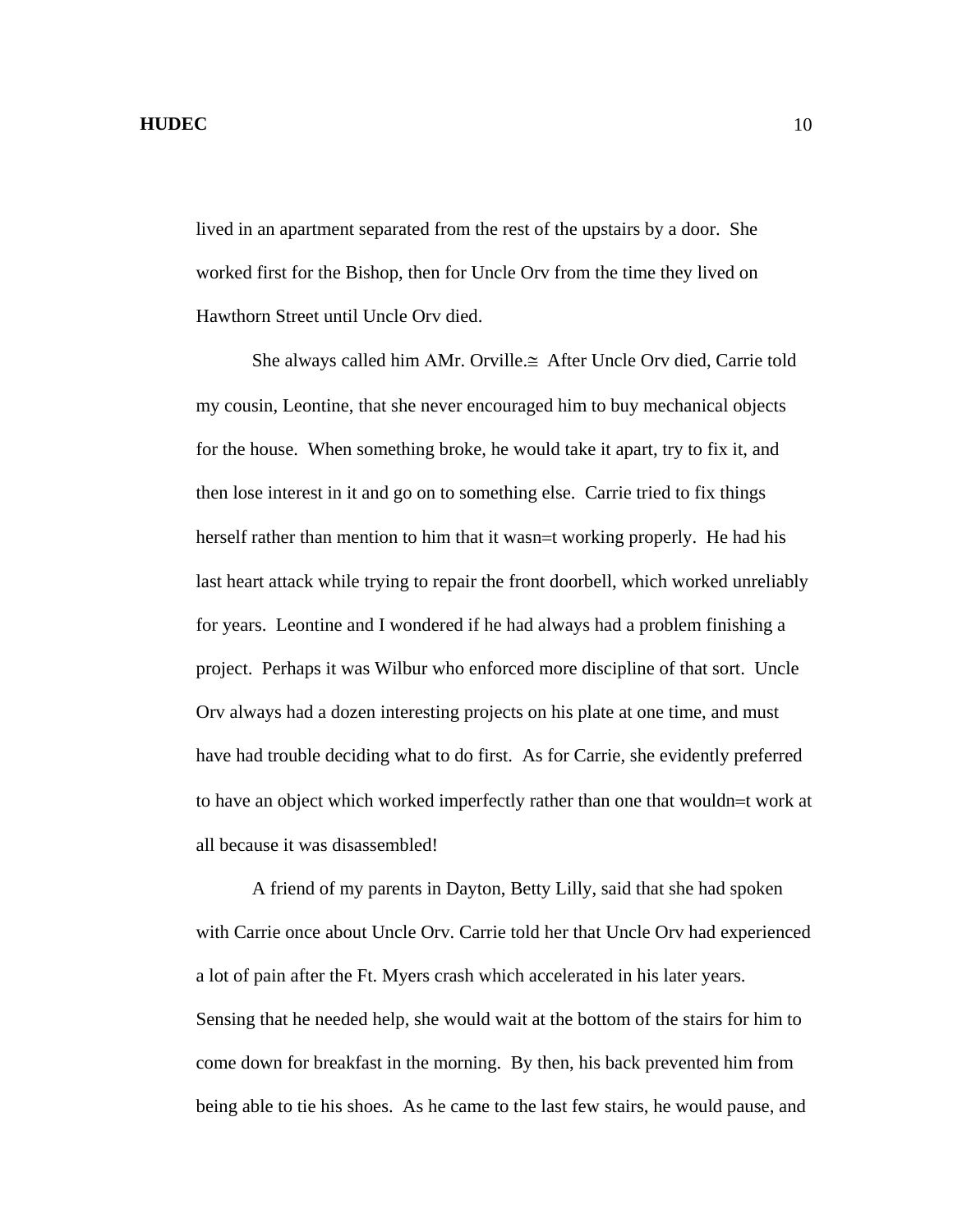Carrie would bend down and tie his shoes for him. No words were ever spoken by either one of them about it. After so many years, she sensed his need for help, and he knew she understood.

 She was wonderful. She was such a delight and full of fun, with the map of Ireland on her face. She, too, smiled with her eyes. They twinkled. Wonderful to everybody. Uncle Orv=s and Aunt Katharine=s friends who visited Hawthorn Hill knew Carrie and loved her. Some corresponded with her. She was especially beloved by the family. After Uncle Orv died, she was part of our family Christmas celebrations every year. She always came. After Charlie died, somebody would always go and pick her up to bring her to the Christmas Eve family party.

- AD: So when you all had Christmas Eve at Hawthorn Hill, would she participate in that, or  $\qquad$  ?
- MH: No, there she didn=t participate. By that, I mean she did not join us in the living room for conversation. As far as I was concerned she participated, because I spent a lot of the evening out in the kitchen with her. (chuckling) But no, she did not participate except she was responsible for putting on the feast. In addition, every member of the family would go individually to the Grumbach dining room, next to the kitchen, to wish them a Merry Christmas and chat awhile. I think we also gave them gifts, but I=m not positive about that. Certainly we gave them both gifts after Uncle Orv died. But she was a constant presence. She cooked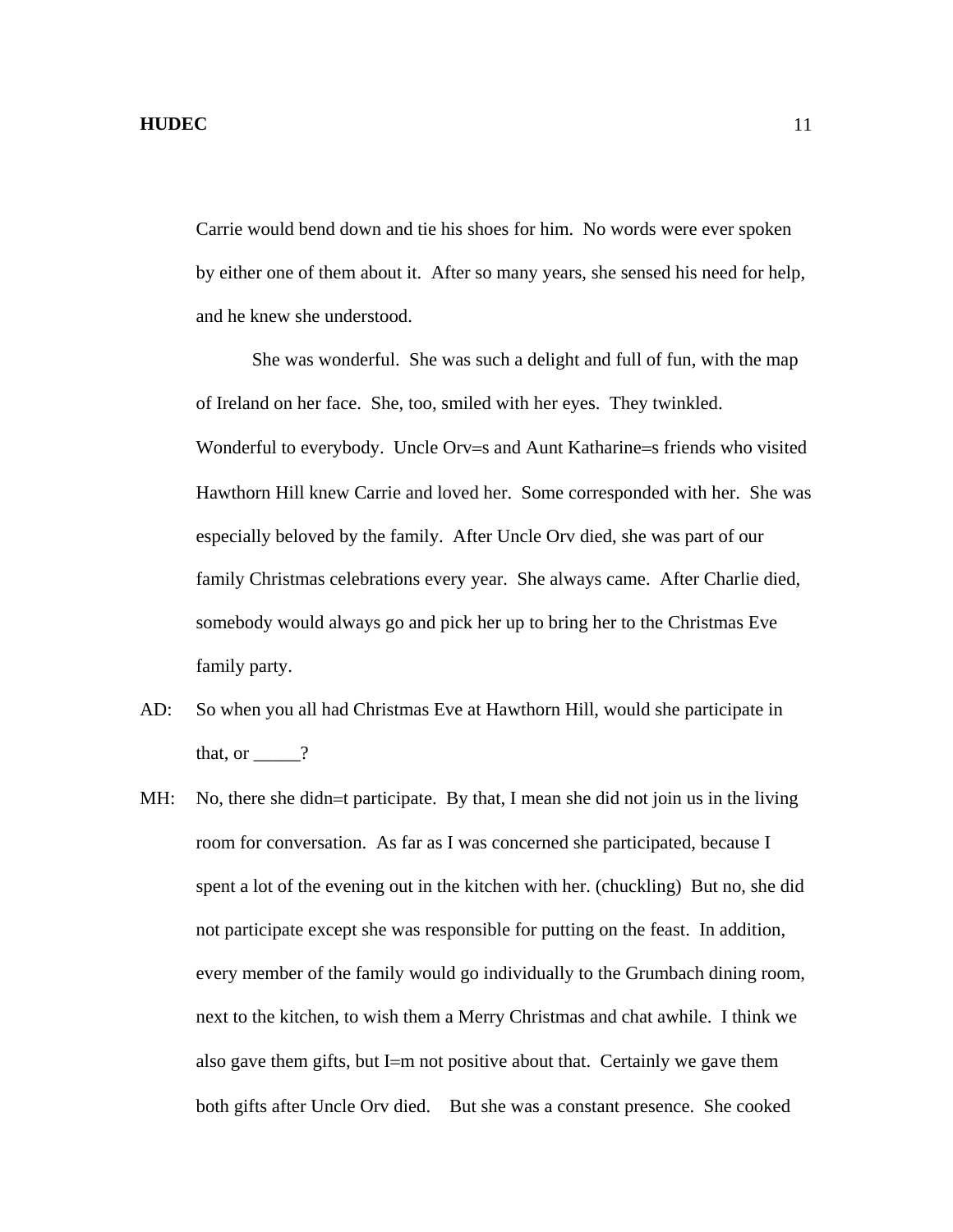for days beforehand. One of the things I got rid of when we moved was the ice cream mold. (chuckling) Every year she prepared an ice cream dessert fit for kings, made with three nested molds.

- AD: It sounds big.
- MH: It was. It was probably two feet long, eighteen inches to two feet. Perhaps it only seemed that large to me! Each of the three molds contained a different flavor of ice cream, two of which were fig and chocolate. It must have been a huge project to assemble such a dessert. She made the ice cream from scratch and somehow froze it without benefit of an refrigerator! Uncle Orv had only an ice box at Hawthorn Hill, so she prepared all these feasts in spite of this fact. She also made an outstanding pear Jell-O mold. I think I gave some of Carrie=s recipes to Melba Hunt for her book. The Christmas eve parties at Uncle Orv=s house were highlights in all our lives

 Everybody in the family preferred dark meat. Every year the problem was the same: one big turkey didn=t have enough dark meat to serve everybody. One year, Uncle Orv carved the turkey, then began asking each person whether they would like dark or light meat. He served each person accordingly. No one said a word, but everyone wondered how this turkey could have so much dark meat. Everybody began to suspect that there was some trick afoot. Uncle Milt then said, ATastes like duck to me.≅ Uncle Orv began to chuckle, and his sparkling eyes darted about, seeing whether anyone was going to figure out how there could be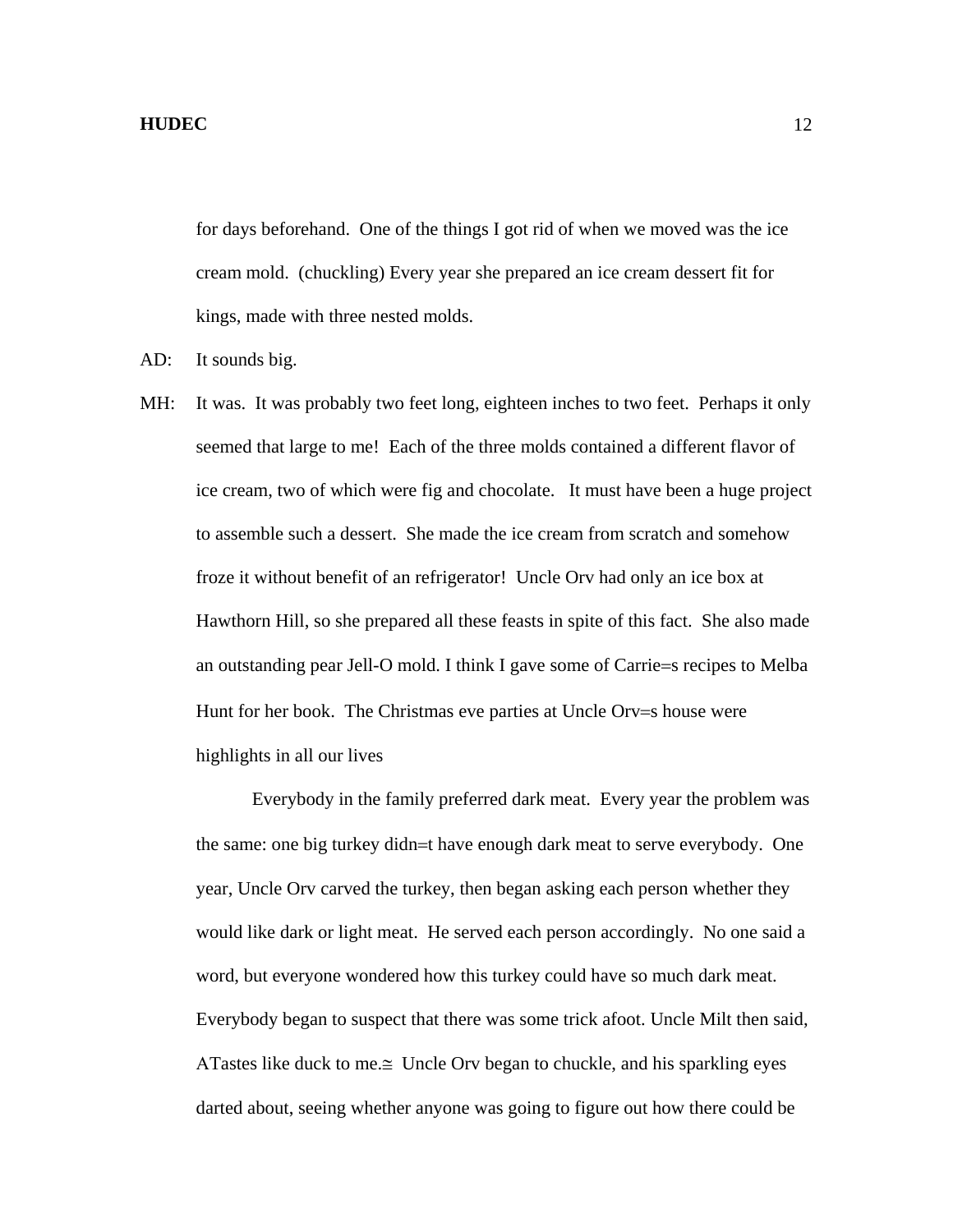so much dark meat. And that was in fact what they did. Carrie had cooked a duck, and disguised it underneath the turkey. She must have worked a whole day to get that all put together. (laughter)

 The Christmas Eve dinner was always beautifully served in the dining room of Hawthorn Hill. All the leaves were in the table with a beautiful damask tablecloth and napkins for all, even the children. Of course, I was much younger than all my cousins. Sometimes the Jamesons would be there from Chicago. As I recall, we always sat in the same place at the table year after year. I can still remember approximately where each member of the family sat. Of course, it varied a bit from year to year, depending on who wasn=t present. When my cousin Wick was high school age, he would be put in charge of me. I was sort of the pest, the little pest.

- AD: Are you like fifteen years younger?
- MH: Oh, let = s see, he was about thirteen years older. He used to contrive all these games for me to play that would keep me out of his hair. There was a huge rug in the front hall of Hawthorn Hill which had a repeated design. He would assign me the task of counting the designs in the rug. I also counted the spokes in the banister. One year he had me wrap up in the velvet curtains that hung between the rooms to prevent drafts. (chuckling) I would wrap up for a half hour or more and pretend I was a pea in a pod, or a carrot. (chuckling) And I was so gullible that I did what he said. So all of that was going on. While Wick was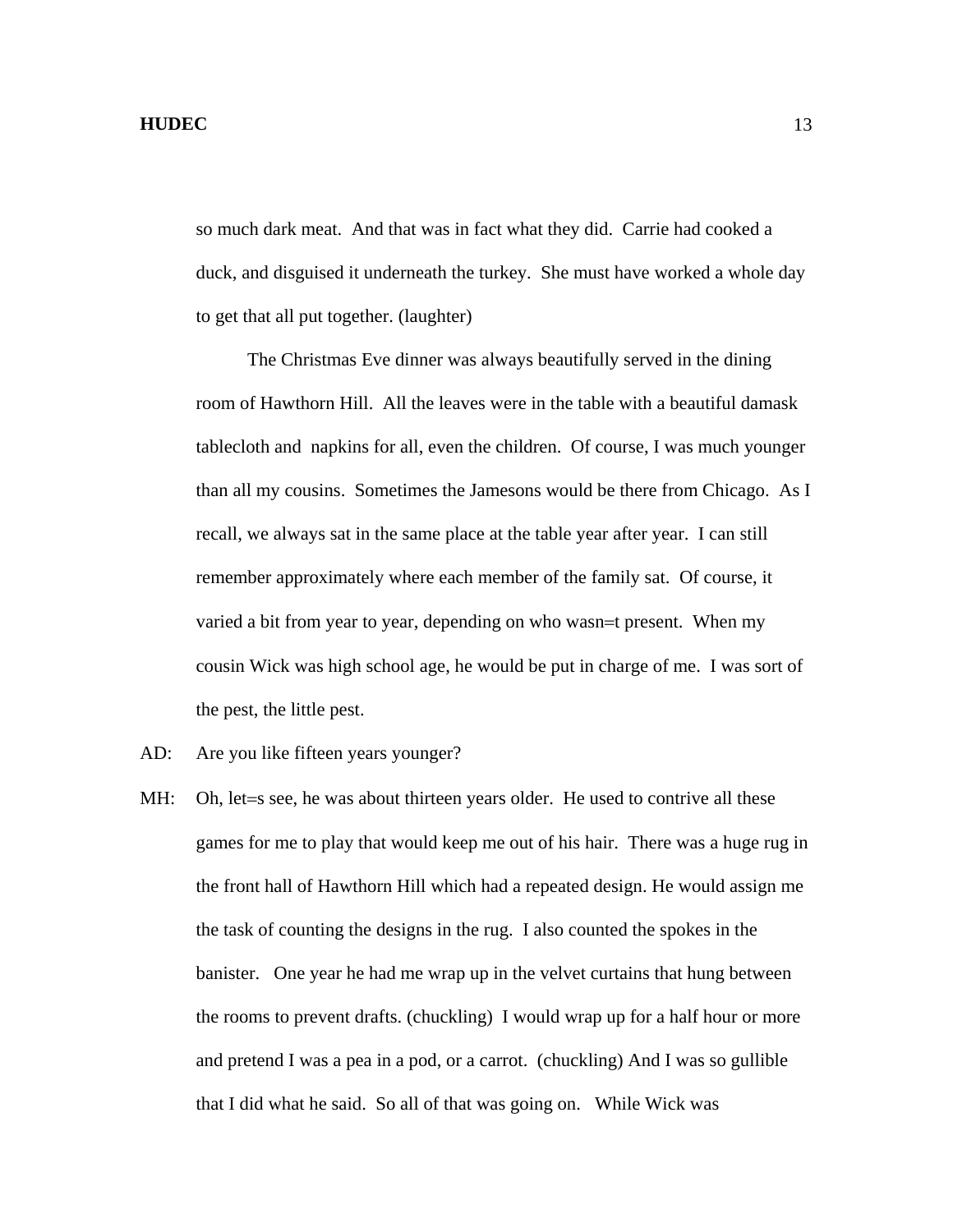entertaining me in the front hall, there was a steady stream of the men in the family to the front porch to smoke a cigarette. Uncle Orv disapproved of smoking, so anyone who wanted to smoke had to go outside. These events were all part of the scene at the Christmas Eve parties. Uncle Orv always gave everybody a gift of money in a money envelope which served double duty as a place card at the table. He owned stock in the American Chicle Company, which gave its stockholders a little box of all their gum flavors for a Christmas bonus. As the baby of the family, I always got that in addition to my money envelope.

 In addition to my escapades with Wick, I played with a collection of dolls and doll furniture that Uncle Orv kept on hand. It was kept in the bottom drawer of the left built-in buffet in the alcove off the dining room. As a young child, it entertained me for hours. The Hawthorn Street tradition of having toys available for visiting children continued until he died. I saw this furniture again many years later at Aunt Sue and Uncle Bus=s house--they must have inherited it after Uncle Orv died.

 Uncle Orv had slightly left of center political views, and my father was slightly right of center. I wouldn=t say either of them were extremists, but Uncle Orv loved to bait my father. He=d get my father going, and Dad would start getting hot under the collar arguing with him about politics. So that was always going on on Christmas Eve. That went on at other times, too. Uncle Orv loved a heated discussion!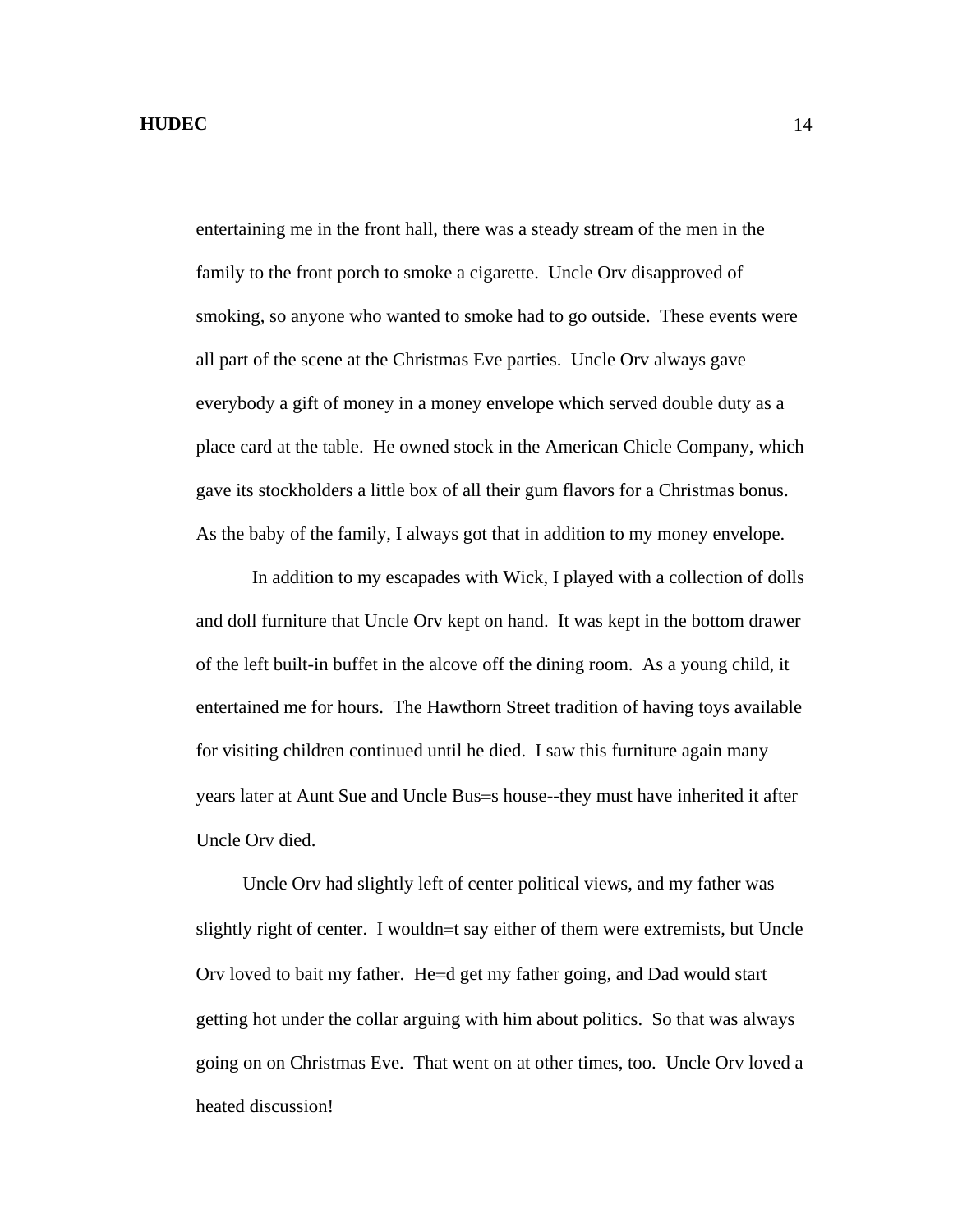During World War II, Aunt Sue would bring him eggs. She and Uncle Bus had an egg farming business as their contribution to the home front effort to replace the farmers who were enlisted. Eggs were scarce, and Aunt Sue delivered eggs to most of the family each week. She often arrived with her eggs at Hawthorn Hill just before lunch, and if Uncle Orv had arrived home from the lab, he often invited her to stay for lunch. He would then draw her into a discussion about Uncle Bus: he=d ask her if she didn=t think Uncle Bus was a dreamer, for example. She would predictably defend Uncle Bus vigorously. When she left, he would say to Carrie, ΑOh, Sue was in good form today.≅ (chuckling)

 My mother recalled that during her childhood, Uncle Orv was quite a tease--so much so that those being teased would sometimes be close to tears. She remembered that, when things began to get out of hand, it would be Uncle Will who would say, ΑThat=s enough, Orv.≅ As he got older, he learned to be careful not to tease so mercilessly.

 So he loved that. It was Uncle Will who said, ΑOrville is a good scrapper. I love to scrap with Orville. $\cong$  Nobody outside the family saw this side of him. To the world he was a reserved, remote figure. To us, he loved intellectual, verbal fun. With his family and a few close friends, he could relax, be himself and not have to behave as a famous man should. It must have been a strain for him to play that role.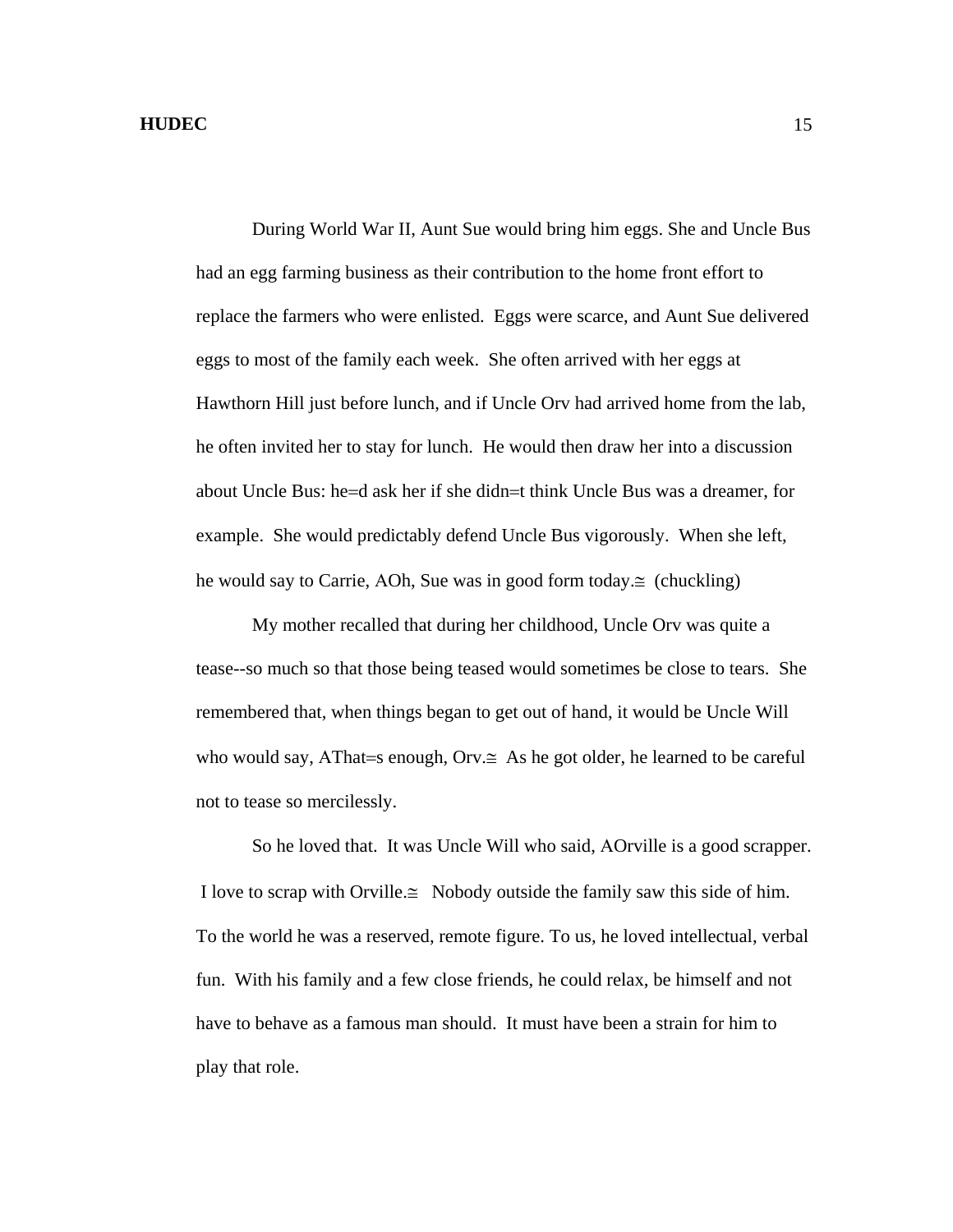- AD: Do you think part of that was because he was shy, or just didn=t enjoy playing that role?
- MH: I think he was slightly shy, but he wasn=t as a kid. The picture you get from Tom Crouch=s book is of an exuberant boy. Tom Crouch says, ΑEvery family has one like Orville.≅ I think his reserve probably began with Wilbur=s death, and the responsibilities that were thrust upon him. He just didn=t want them, and felt he was ill suited to handle them. I think he was quite happy to have Wilbur be the public face. I=m sure there was some shyness connected with it. You see him as a young man in the photographs of Katharine=s parties, sitting off in the corner observing everybody. He just didn=t want to participate. But he could be quite talkative.

 In addition to some shyness and a reluctance to be in the limelight, one has to attribute some of Uncle Orv=s reticence to the fact that many in the aviation community at that time refused to give the Wrights= credit for their invention. Some even called them liars. Words of that sort to the members of a family in which honesty was a hallmark must have been very hurtful. The Wright brothers were modest men, but they knew what they had accomplished. Uncle Orv was certainly unprepared by life to deal with the accusations which came his way. Because of Uncle Will=s death, he was left to deal with these men alone. He had discovered that the world was a not particularly friendly or trustworthy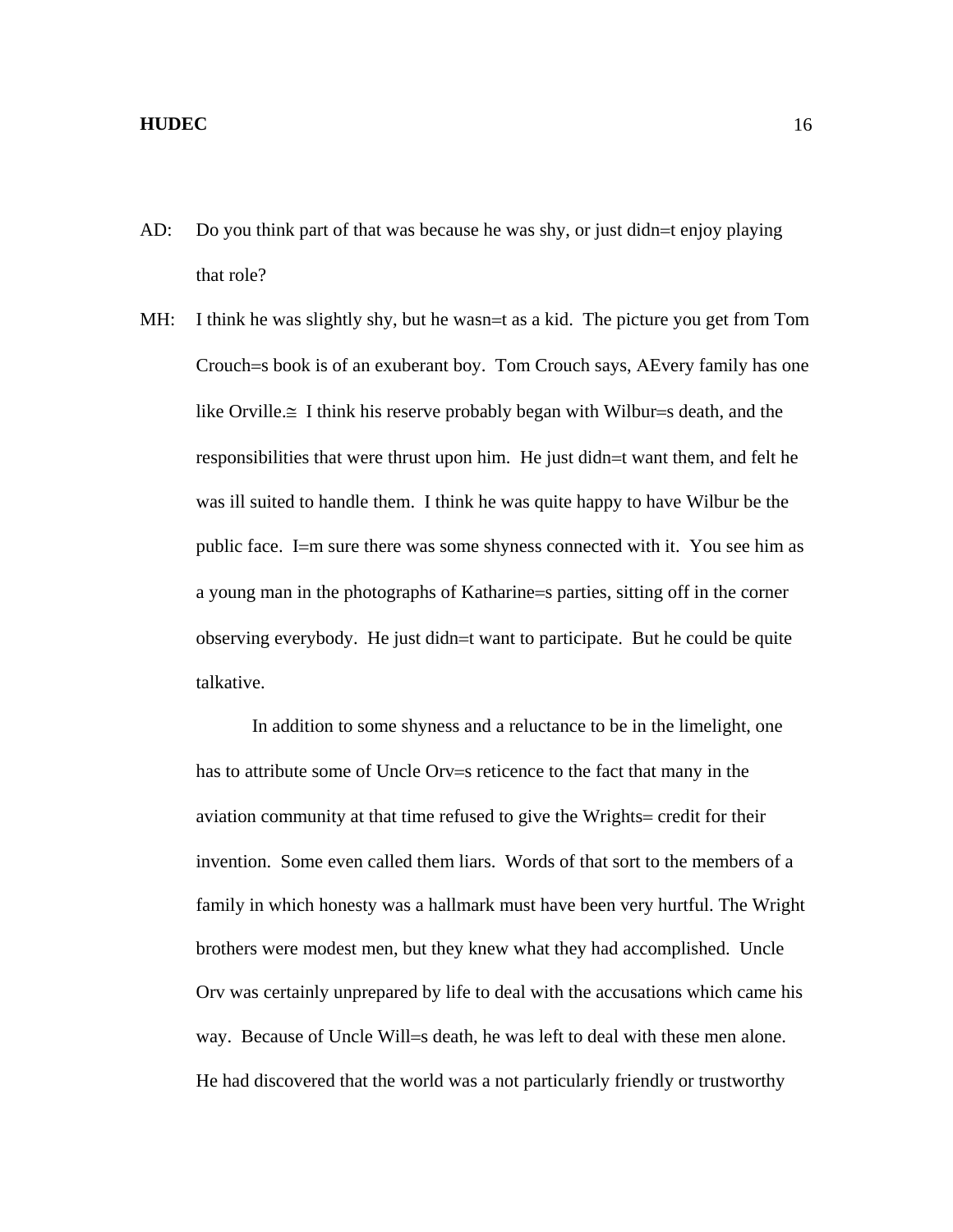place, and so he retreated into a more solitary life with his close friends and family.

My father always said that there was no question that Orville regarded his older brother Lorin as the head of the family, and always deferred to him.

AD: Really?

MH: Absolutely. My father said, AThere was never a question in Orville Wright=s mind that Lorin Wright was his older brother.≅ And my mother did not disagree. Lorin was the one who made the family decisions, and Orville followed his lead. Of course my grandfather died when I was five, so I could never say I saw this myself. But even intellectually, Lorin, at the family parties, would often direct the conversation. He would bring up a topic that interested him and get the others to say what they thought about it.

 When the monument at Kitty Hawk was dedicated and the family all went, Mabel Beck, Uncle Orv=s secretary, arranged things so that she didn=t have a way back to Dayton. My mother thought Miss Beck had hoped Uncle Orv would drive her back. Lorin was very upset. He made Uncle Orv understand, in no uncertain terms, that she was to be delivered with dispatch to the Norfolk train station, period. He was a true Victorian, and didn=t want reporters assuming a romantic relationship. This message was delivered with finger shaking and fury. Lorin was the keeper of the family position.

AD: That=s interesting, because for all those years he worked for Wilbur and Orville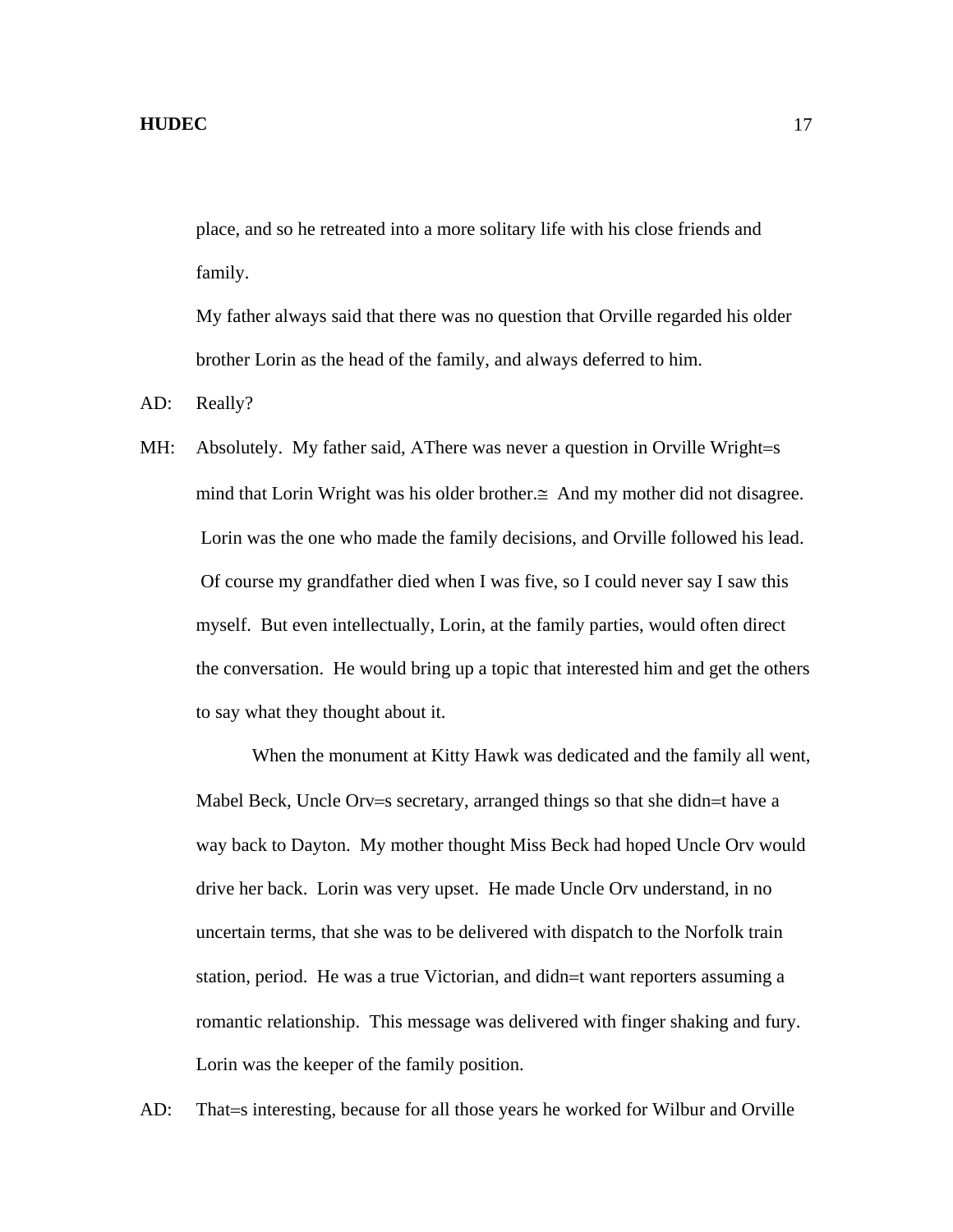socially he took on that role.

MH: That=s true. In his family role, he was the older brother. I was very touched in some of Katharine=s letters to Harry Haskell, that after her mother died, it was my grandfather, Lorin, who braided Katharine=s hair every morning so she would go off to school clean and tidy. She didn=t say it, but that fact made me realize that it was probably Lorin who got the household organized every morning. The Bishop, from all one can see, would have been totally inept at that kind of activity. I think it was Lorin who assumed the responsibility because he was the oldest child still at home.

 I got a big kick out Katharine=s observations about her father in her letters to Harry Haskell and about the role of men in the world generally. She loved her father, but she was under no illusions about him. (chuckling) He made life very hard for her. He wanted all his kids to stay home to take care of him, and felt no guilt in trying to arrange it. He needed somebody, I guess. I think they all loved him dearly. But Katharine certainly knew what he was in that regard, and wasn=t going to be cowed by him. There is that remarkable story of Wilbur when he was flying in France. The Bishop took exception to the fact that Wilbur had drunk a glass of wine. He was then about forty years old! (chuckling) ΑFather, you needn=t worry.≅ (chuckling) ΑWe will never forget what you and Mother taught us. $\cong$  (chuckling)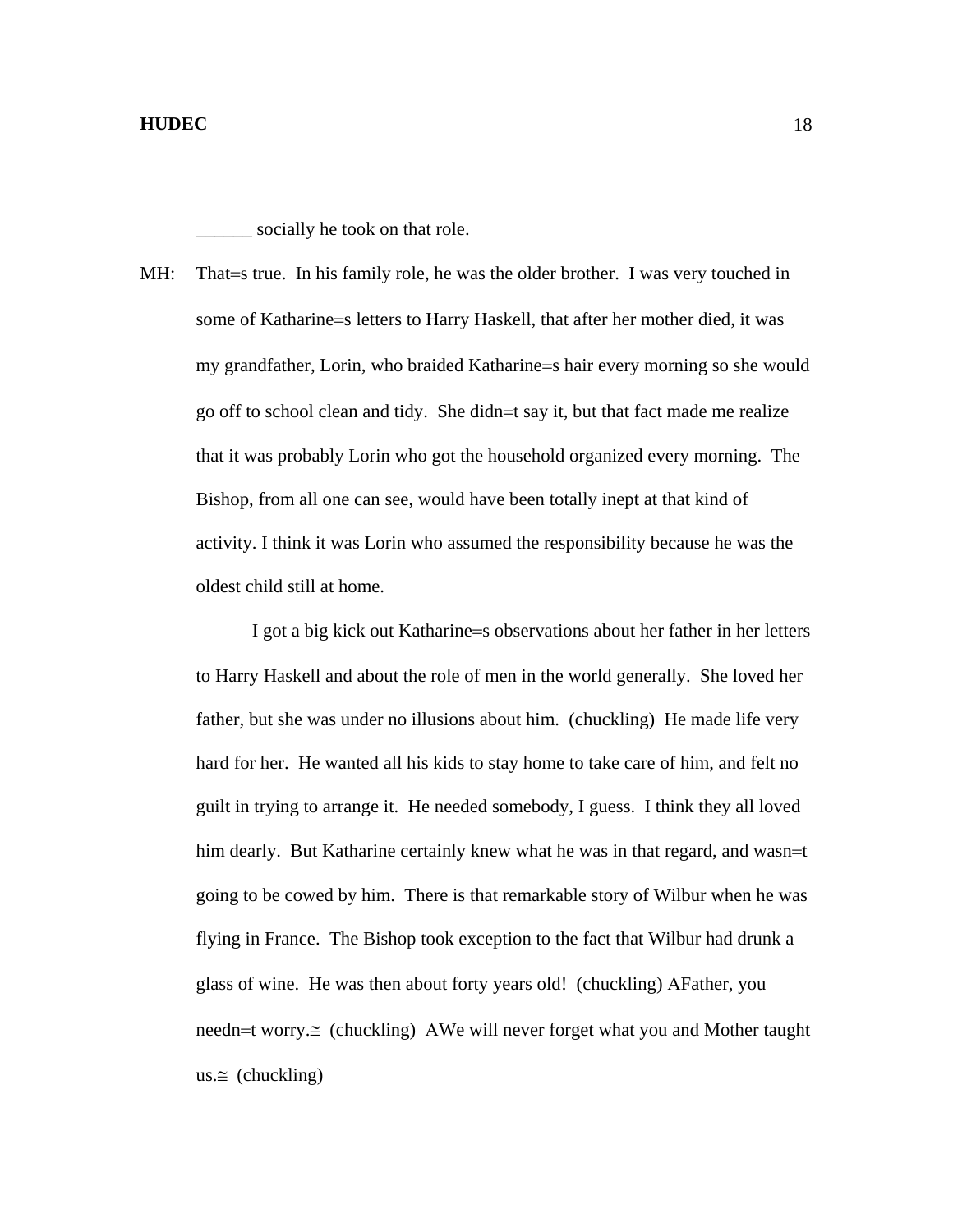AD: You probably met Mabel Beck, then?

MH: Yes.

AD: What did you think of her?

MH: Well, you know, I never saw these other sides of her, although I believe they existed. I didn=t have much of an opinion about her one way or another. She seemed like a mousy woman to me. I remember her. I never saw her saying some of the things that she did that caused so much anguish. I know my mother often fretted over the most recent outrage. I certainly realized she was not interested in me, but many adults are not interested in children. My father observed that it was a sad situation . Here poor Uncle Orv was. He had Carrie at home, a woman of generous spirit whom everybody adored, but who said, ΑThe minute Mabel Beck walks in the front door, I=ll walk out the back. $\cong$  So he had Carrie at home and he had Mabel Beck at the office. I think he didn=t know how to extricate himself. If Miss Beck bothered him, I don=t think he knew how to get rid of her. My father had interesting insights into Miss Beck because he had to work with her in the early days of settling Uncle Orv=s estate. After Uncle Orv died, she immediately demanded a raise. Since the executors needed to know what she knew about Uncle Orv=s belongings, they kept her on for awhile. But as soon as they could, Dad fired her. He felt that Uncle Orv was incapable of firing her. So he lived with this difficult situation.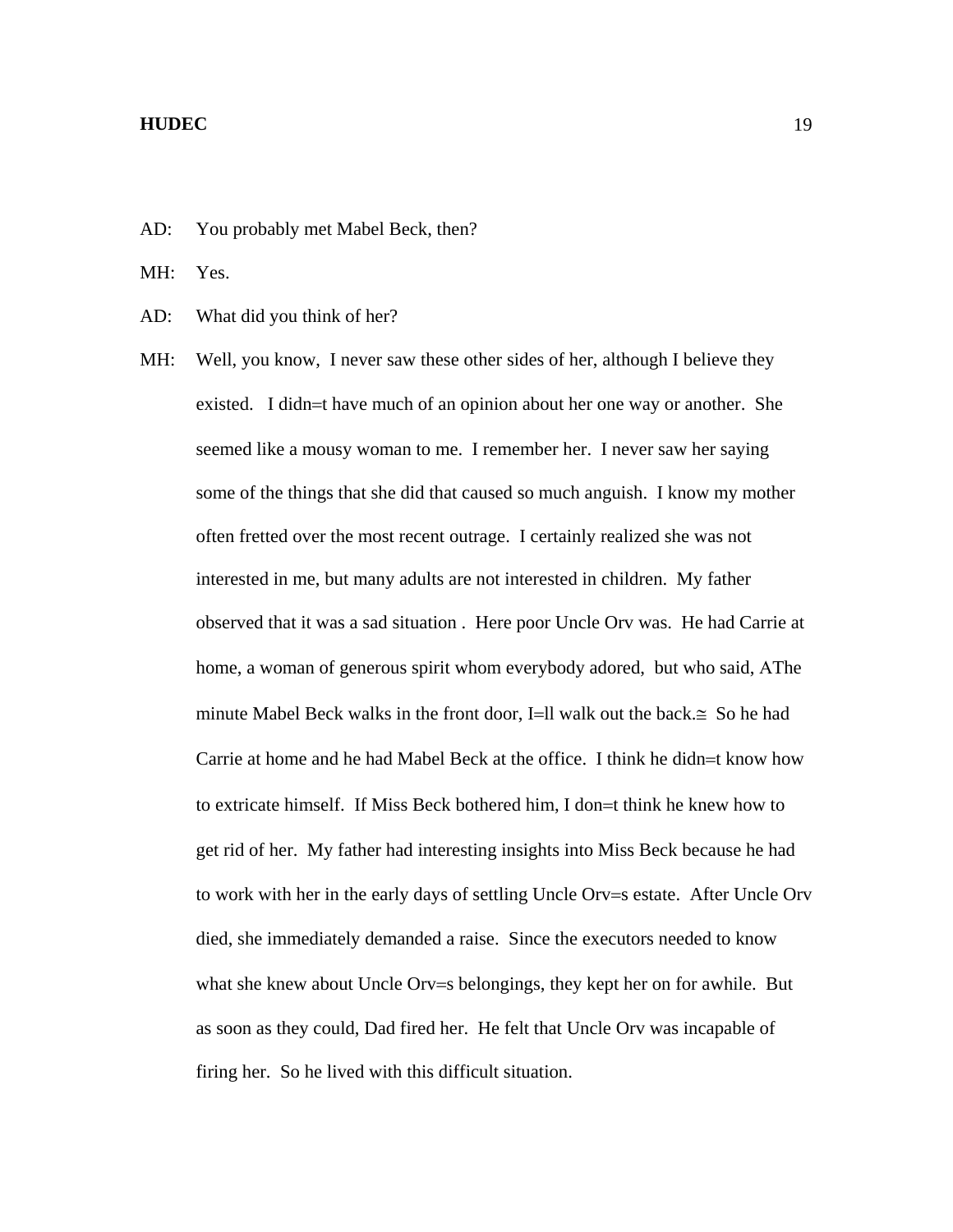- AD: For what, thirty years? (chuckling)
- MH: Oh, a long time. But that was Uncle Orv. You know, there was a time in the 1930's when Leon Bollee=s wife announced she was coming to town. Madame Bollee was by then a widow. Uncle Orv was probably right to suspected that she was interested in romance. He was beside himself. He didn=t know what he was going to do with her. So he called my mother to ask her to bring my father and brother to stay at Hawthorn Hill and act as his hostess during her visit. Mom was happy to help, and the family did move out to Hawthorn Hill until she left. This has nothing to do with Mabel Beck, actually. It really has to do with Uncle Orv=s inability to manage his life. He just didn=t know how to tell her no, it wasn=t appropriate for her to come. He just couldn=t do it!
- AD: Figure out another way.
- MH: Yes. So that was Uncle Orv. My mother, and also Wick=s mother, my Aunt Anne, always said Uncle Orv loved to have company at Lambert Island because the women would do the cooking. (chuckling) Aunt Anne would limit the time that they were going to be there before she would agree to go. Wick told me that she made blueberry pies all day long. So, after Katharine=s marriage, he had a problem of how to take care of his needs. He needed Carrie at home and he needed Mabel Beck at the office.

He had a large number of historical records that he had kept all those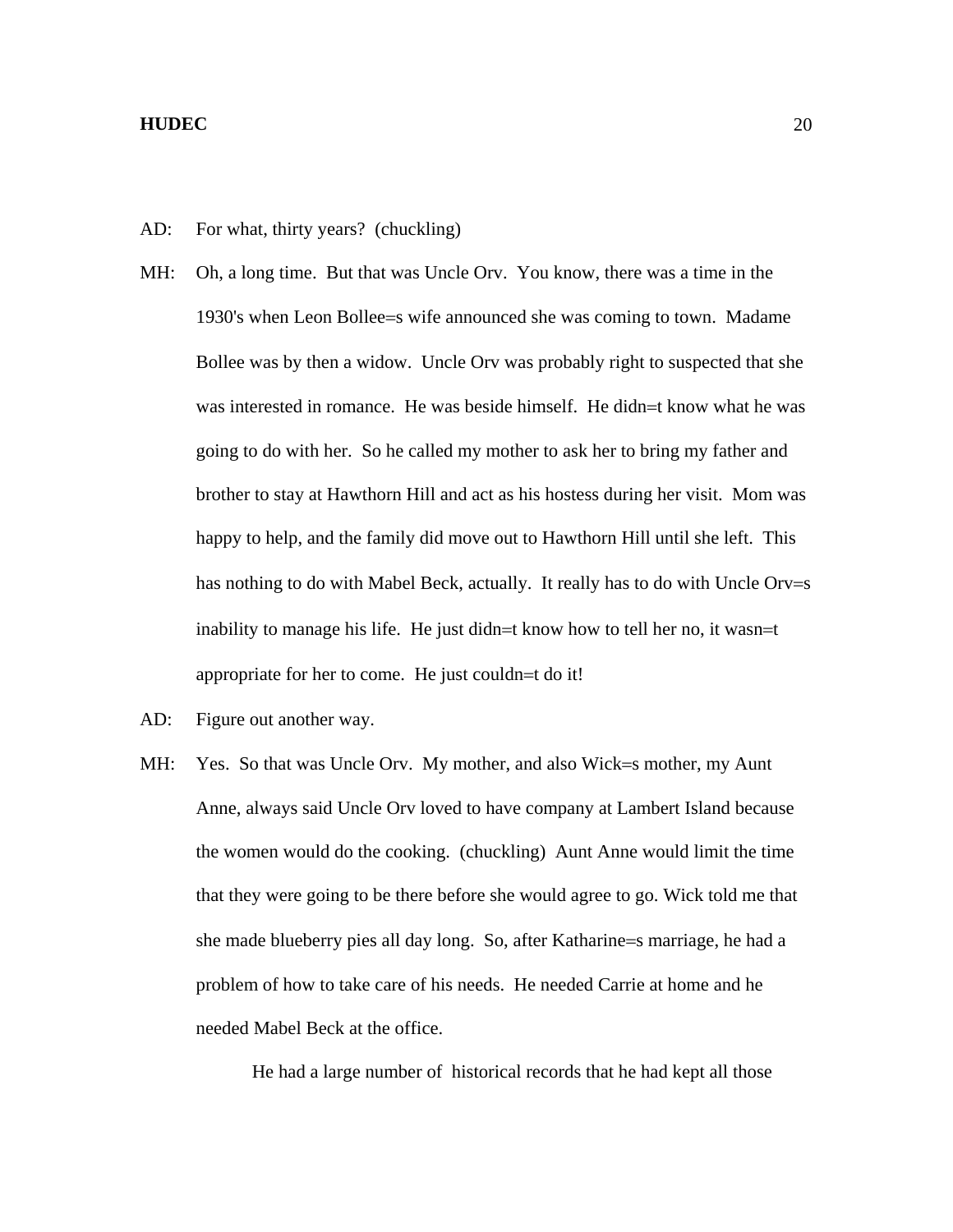years, because museums were not yet interested in them. He, of course, appreciated that one day they would be valued. Mabel Beck had been there from the beginning and knew what they all were and where they were filed. To train somebody else to deal with these archives was beyond him, I think. It was clear to me that he viewed her as a necessity, nothing more.

 But one never heard Uncle Orv say anything bad about Mabel Beck. Roz Young, a journalist for the Dayton Daily News, has written a number of columns about the supposed romance between Orville and Mabel Beck, and I don=t believe it. I never heard him call her anything but ΑMiss Beck.≅ I can even hear him say it, and it was said in a very professional manner without any emotional tone to his voice. She sat in her office and he sat in his office. Young wrote about an occasion when Orville came to her house to lay out her driveway.

- AD: I haven=t seen that one.
- MH: She asked him to come. She had built a house. As I recall, it was sort of a mini-Hawthorn Hill, a smaller version with a circular driveway. Because Uncle Orv had designed and laid out the driveway at Hawthorn Hill, she wanted him to lay out a similar driveway at her new house. He agreed to do it. A neighbor of Miss Beck reported years later that he had seen Uncle Orv working in front of the house, laying out the driveway. From knowing Uncle Orv, I have a vision about how the project proceeded. I think he would have completed the job and left. I think he would have called her Miss Beck when he spoke to her during the laying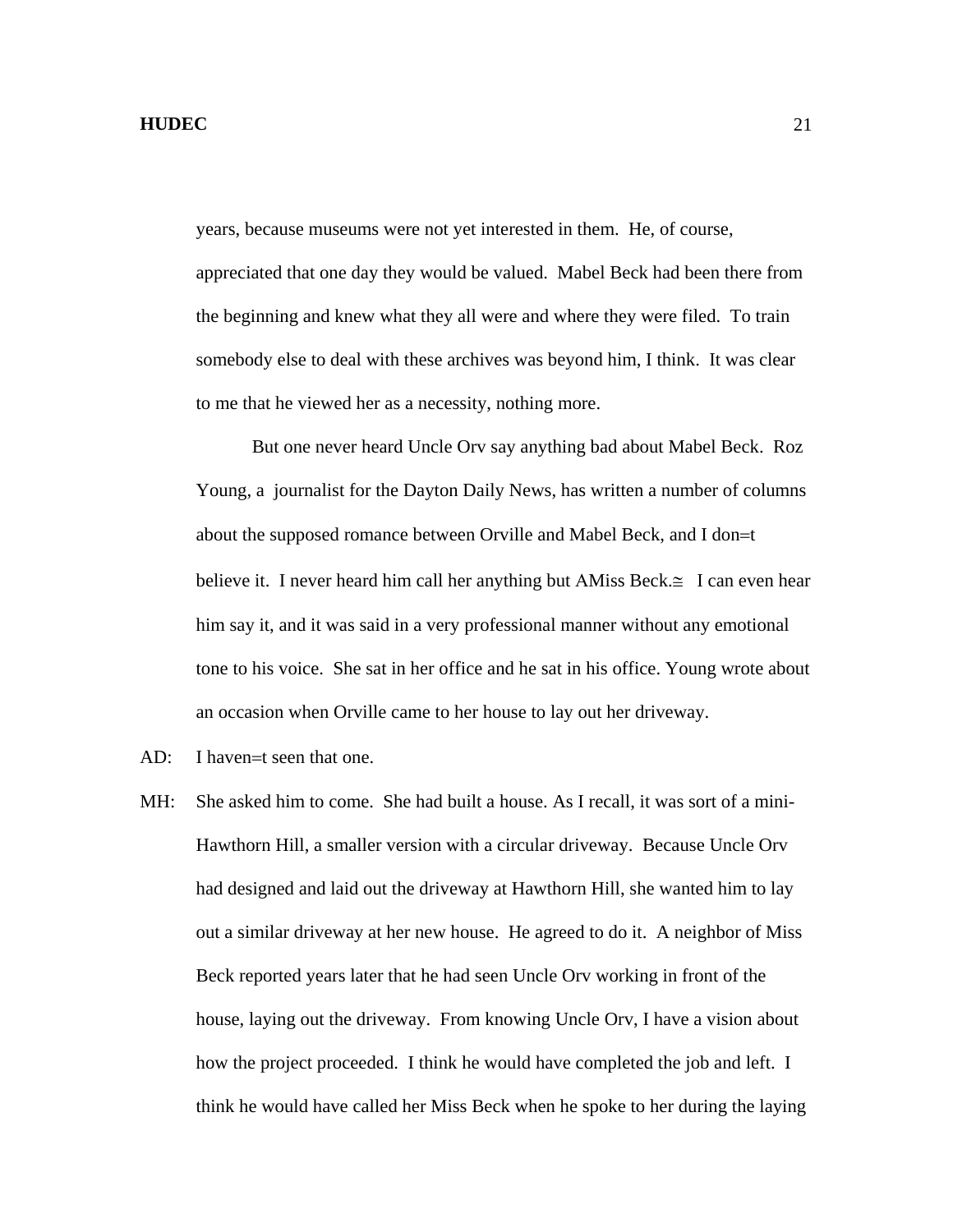out of it. I never saw any attraction to her on his part. She was very efficient and was valuable to him because of that and her familiarity with the aviation materials. I never found her a very interesting person. I was somewhat sociable and would have tried to talk to her if she would have allowed it. I found her to be a forbidding person. She didn=t want to talk to anybody, and she didn=t want anybody from the family at the office. That was her territory. She made life difficult when the family came to call.

- AD: That=s what I=ve heard.
- MH: I never really saw that. I was a kid. Aunt Sue recalled a time when she was on the West Side on an errand, and stopped to see Uncle Orv. Miss Beck opened the door, and informed her that Uncle Orv was busy. Uncle Orv heard Aunt Sue=s voice, and interceded to invite her in.
- AD: Well, she probably didn=t work on Sundays when you were there.
- MH: No. My mother always said that = s why we went then. Carrie also had that day off. He could stay at home, I suppose, but I think he liked being at the office without Miss Beck around. That was what my mother thought. This was a place where he could putter around and do what he wanted at the lab without Miss Beck hovering. So he liked to go to the lab on Sunday.
- AD: Did he ever show you around the lab and the types of things he was working on, what  $\_\_\_\$ ?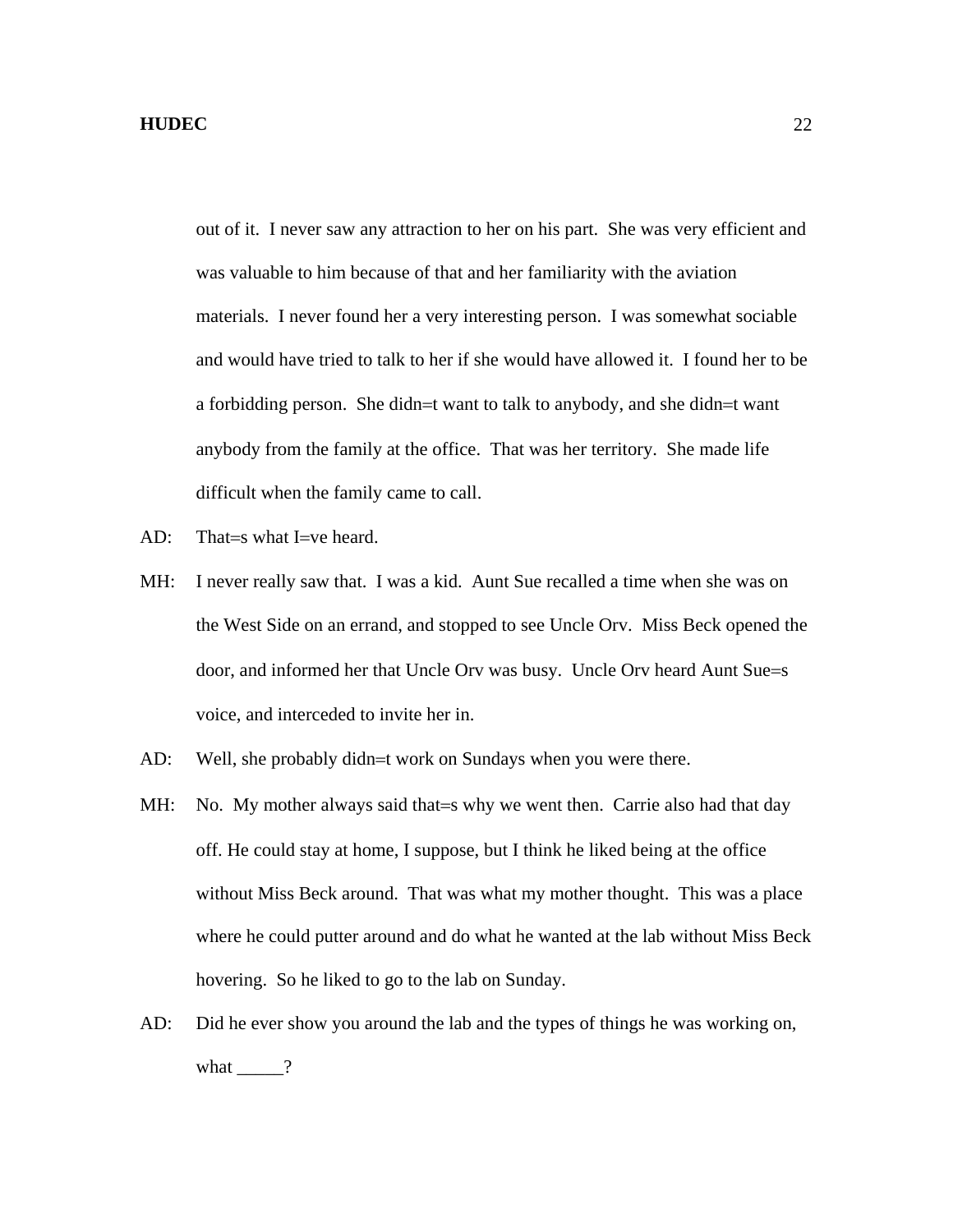MH: I have two recollections about that. One was in 1948, near the end of his life. He had been working on an improvement for an automobile automatic gear shift. He had the drawings on the drafting table behind his desk. He explained them to us, but I wasn=t a scientist and didn=t understand much. The other event took place at the house. He was trying to develop an improved automatic record changer. He showed it to the family one Christmas as I recall. It was kept in the front hall closet, to the left of the front door. We all knew he was working on it because he had called around to ask for old records that we didn=t want anymore because they might get broken! Evidently the record changer didn=t always work, and the records got thrown across the floor. So those are the only inventions that I remember hearing him discuss.

 I never quite knew what he did at the lab on Sunday, because he was always dressed in a suit when we arrived. Of course he never got very dirty. He seemed to have the ability to do dirty work but not look dirty. My mother said that no matter how dirty the task, he always looked like he had stepped out of a bandbox! He took off his jacket and wore a shop apron when he went to work in the lab. The lab was a marvelous place. The NCR took photographs of the lab before it was broken up after Uncle Orv=s death, and I=ve located so many familiar objects in them.

AD: Oh, in the photographs?

MH: In the photographs. I=ve located the trunk that Mary Mathews now has in which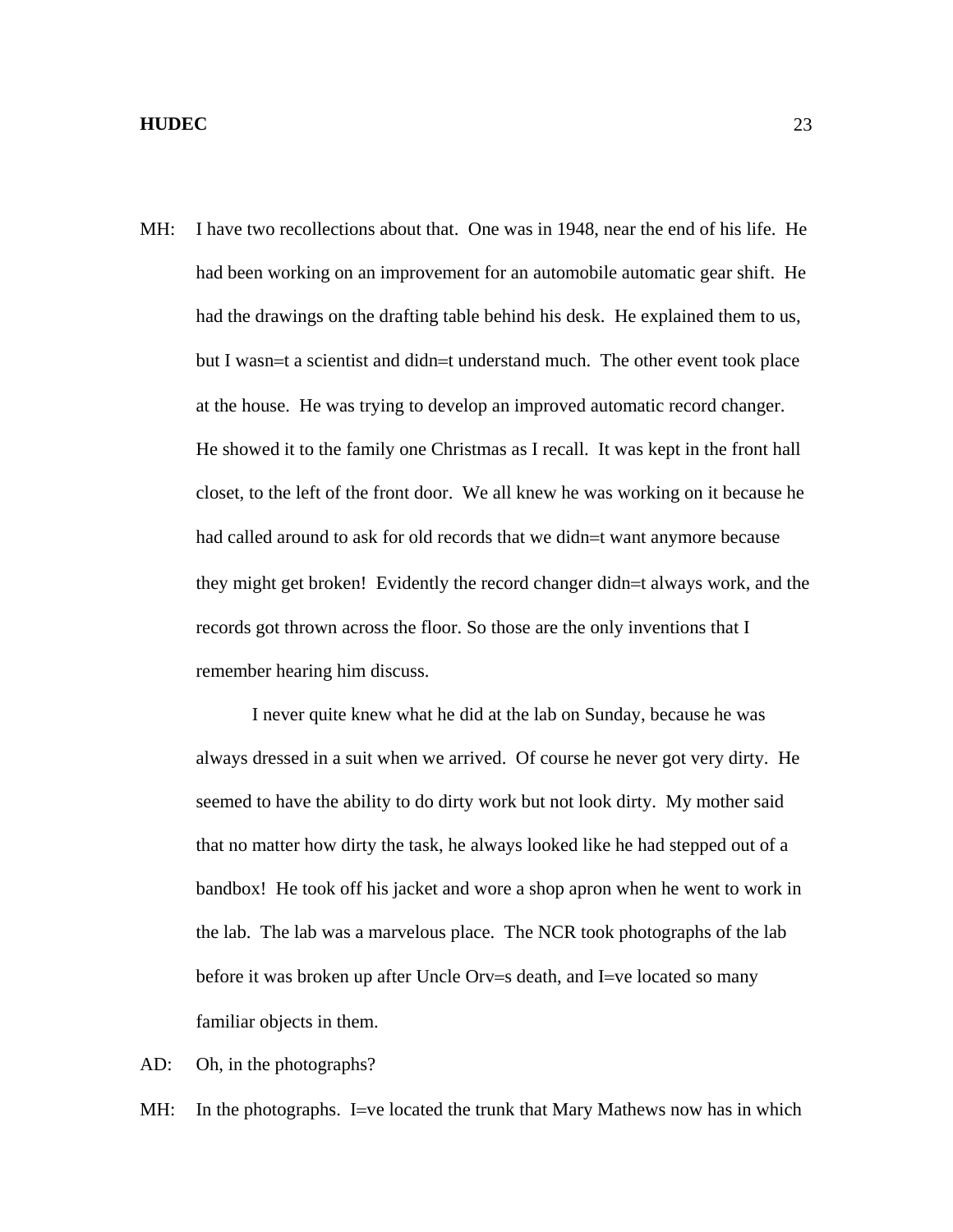the brothers shipped plane parts and tools back and forth to Kitty Hawk. I=ve located a thimble cabinet that I have inherited in which they kept small objects at the lab, and probably at the bicycle shop before that.

- AD: I think that was a storage place for him, too, because a lot of the artifacts were there.
- MH: Yes. And supposedly, according to my father, my 1904 propeller and the 1905 propeller were out there lying on the floor in a corner. I have, with my magnifying glass, tried to find them without success. Ken Hyde was interested in seeing where it had been stored. I have an oak typing table that one of them made which Uncle Orv used for his typewriter at the lab. I have treasured many of these objects. When the estate was being finalized, the family took what they wanted, and my father brought home what was left. For example, I have his postal scale, his ruler, his desk dictionary (now donated to Wright State), his scissors, letter opener, telephone number roller, and so forth. Nobody in Dayton then was interested in these objects. Dayton then had no archives or museums to receive these artifacts. My parents took these objects with the intention of preserving them. My father told me he knew that eventually somebody would want these things.

 Ken Hyde has been inquiring about a propeller at Camp Kern. I recalled to him that there was a propeller given to Camp Kern after Orville=s death. Ken heard that they had it hanging over a fireplace. I recall that someone who was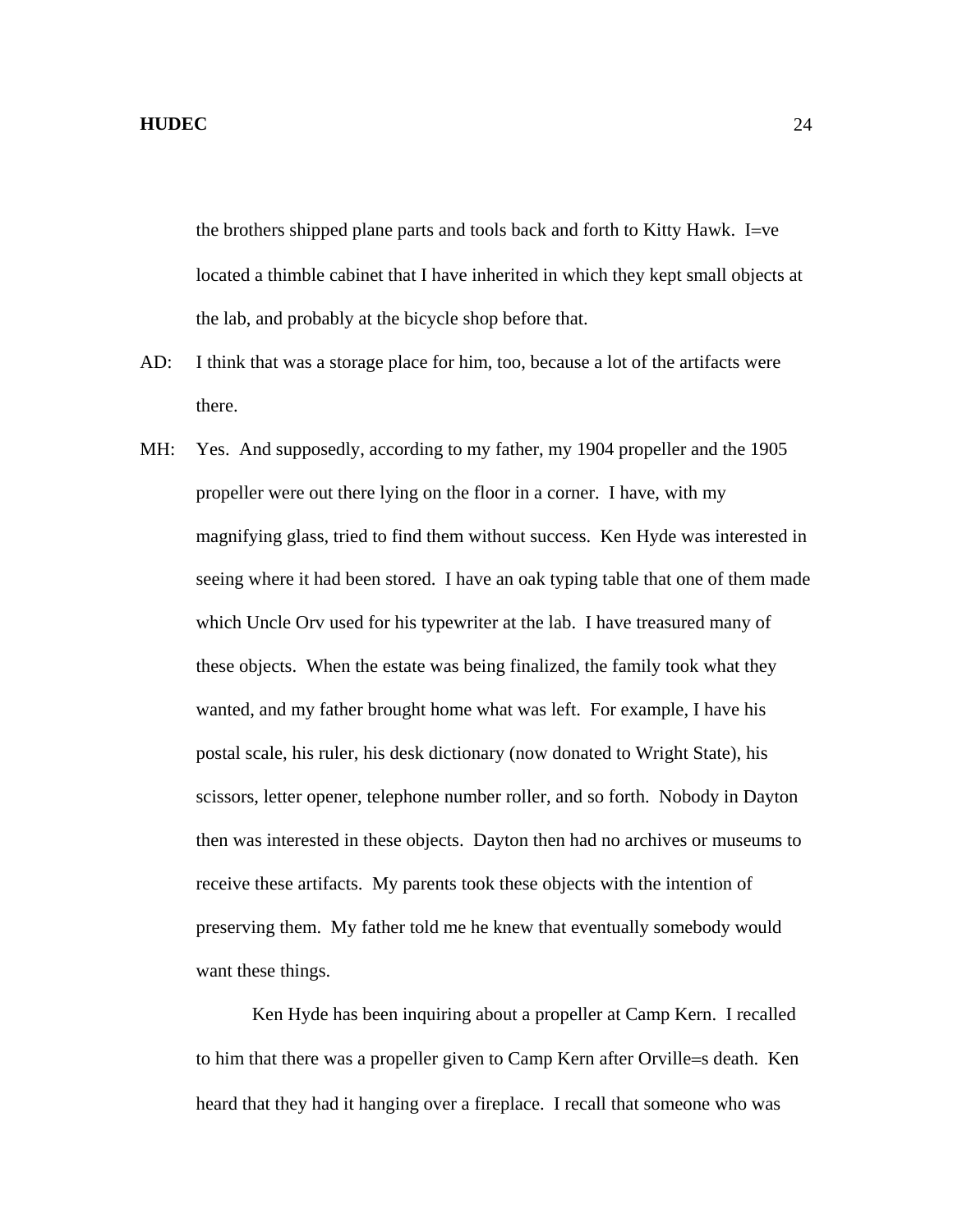interested in Camp Kern thought it might inspire youth there, and asked if they could have it. I have no idea on which plane it flew. It was probably found in the corner of the lab with the other propellers.

- AD: He=s been really good about researching and finding where some things are.
- MH: He=s gotten interested in Wright propellers: how each succeeding propeller improved on the previous one, etc. There has been almost no research in the last 98 years on this topic. I have always felt that figuring out the aerodynamics of a propeller was the most remarkable achievement of the whole plane. I agree with Charlie Taylor, who felt the same way. Uncle Orv and Uncle Will argued and argued about that. It was to be the biggest intellectual challenge they faced. They made a tremendous leap of imagination to conclude that the propeller was a horizontal wing.
- [End Side A, Begin Side B]
- AD: Do you remember much of the dedication of the Wright Memorial?
- MH: Oh yes! Yes, I remember a lot about that even though I was only five years old. That was great. It was a great day. I=ve gone back many times since, and I=m so impressed with the statement that=s on the front of the memorial.

 I remember that many dignitaries came. I remember Uncle Orv. He would have been about sixty nine or seventy then, and was quite sprightly. He was happy that day, I think. He enjoyed the presence of his friend, Col. Deeds, and the many members of the aviation community who came long distances to be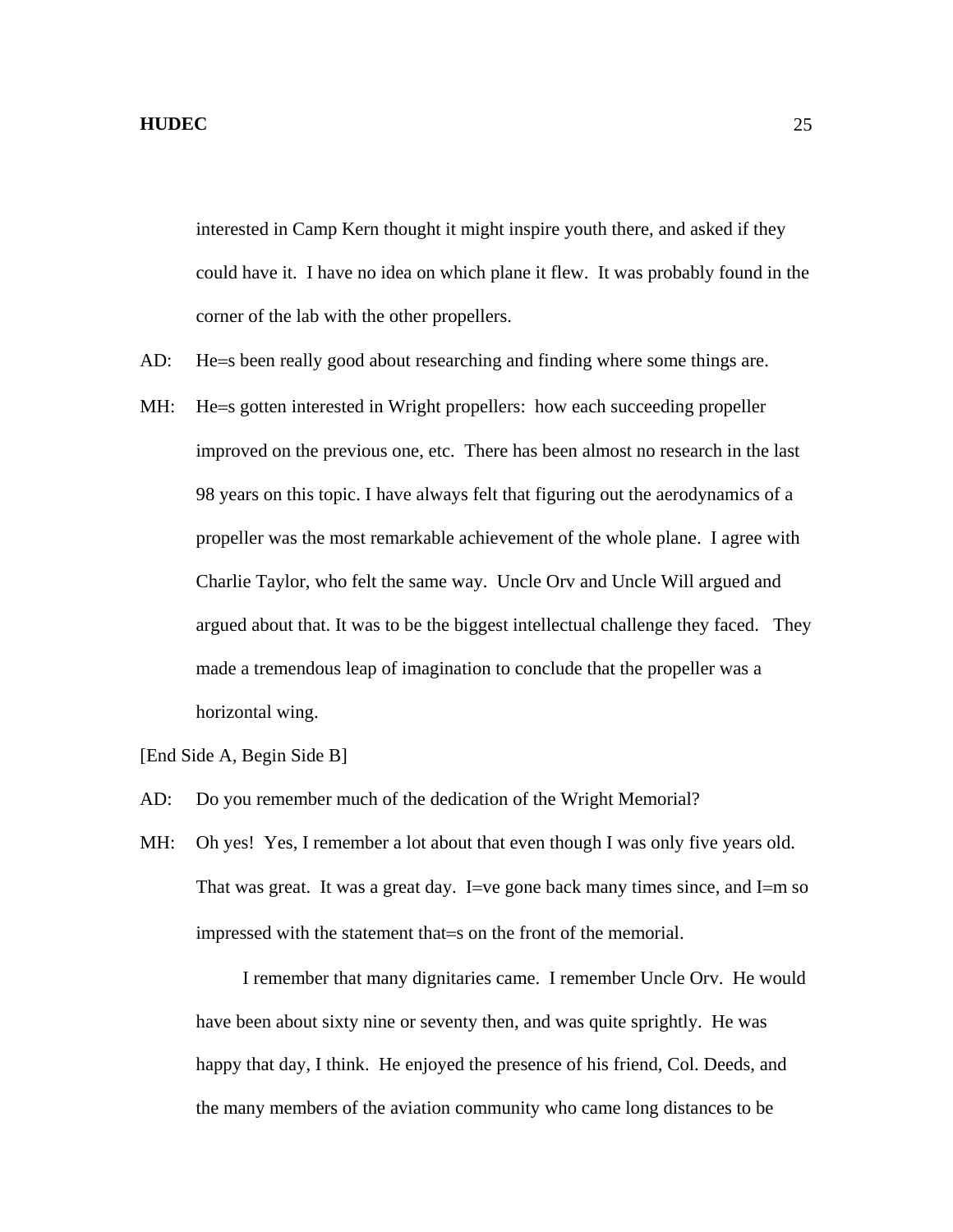there. My cousin Leontine Jameson and I unveiled the monument. After pulling the cord, I hopped on one foot down the steps! Don=t ask me why. After the ceremony, a photographer took of picture of Leontine and me with Uncle Orv, which I still have hanging in a prominent spot. It was a memorable occasion. Isn=t it a fact that the monument was built through the efforts of Col. Deeds?

- AD: Pretty much, yes.
- MH: I was interested at the time in the Indian mounds. It=s wonderful that the Olmsted firm kept them and planted all those beautiful oak trees that are now so mature. It=s a lovely spot. The monument looks so beautiful in its setting and the beauty continues as one walks out on the terrace and looks over Huffman Prairie. I=m only surprised that it doesn=t attract more visitors.
- AD: I don=t think a lot of people know it=s there.
- MH: I=m sure you are right. It needs better signage, and I=m sure that will come.
- AD: Do you remember Orville=s funeral?
- MH: Oh yes, I remember that very well. What can I say about it? After the funeral service at First Baptist Church, there was a big cortege down Main Street en route to the cemetery. I was in the first car with several cousins and Carrie and Charlie. The rest of the family were in the next group of cars, followed by out of town attendees and friends. Throngs of people lined the street.
- AD: There was quite a reaction in Dayton, wasn=t there?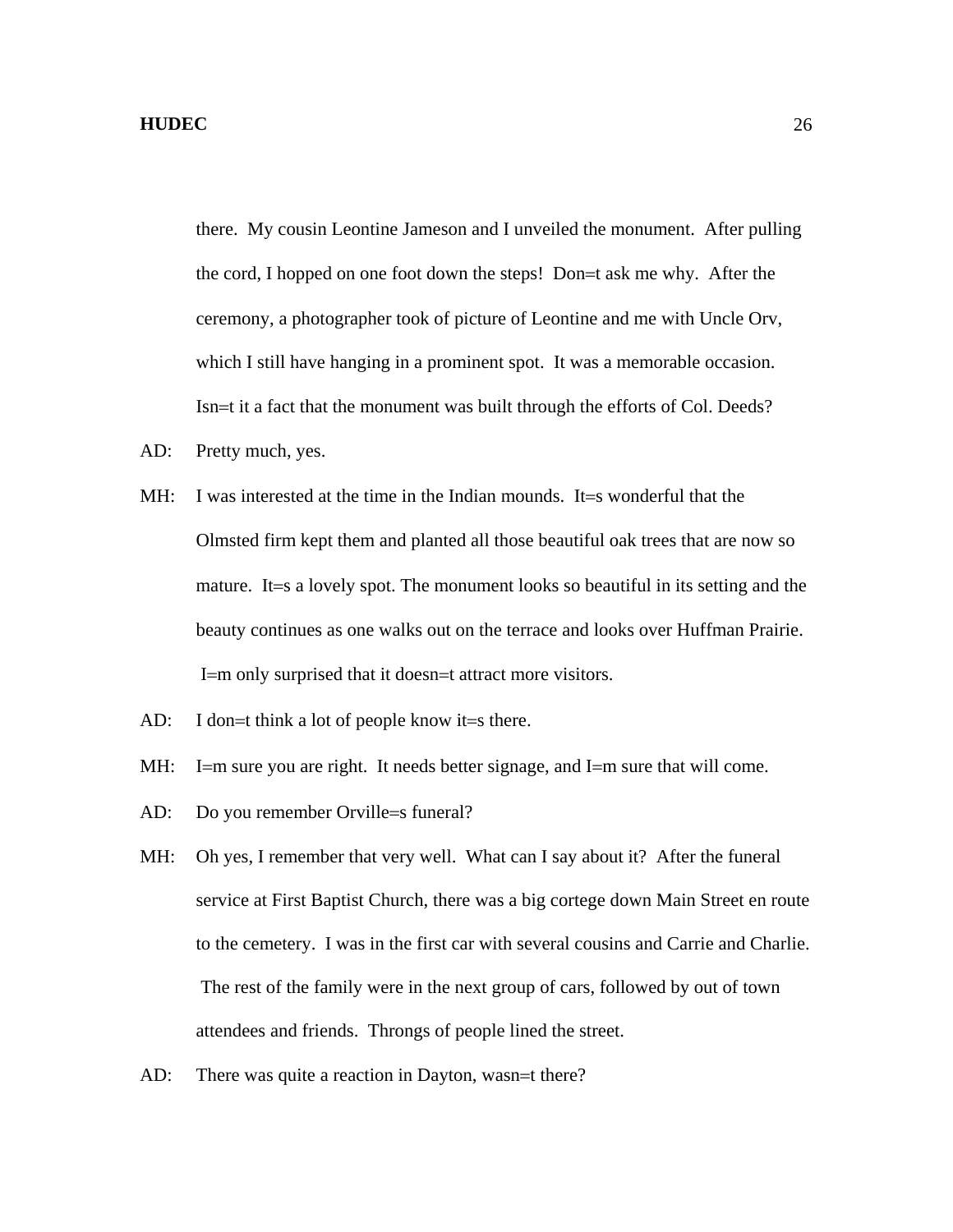MH: Oh yes, and all the family came. There are photographs of every family group. The Western Wrights, Reuchlin=s children and grandchildren, were all there. There were calls from Washington to the Hawthorn Hill house during the planning of the funeral, getting the names of all the survivors so that the President could send a telegram of condolence. Col. Deeds met with the family the morning after Uncle Orv=s death and took over the arrangements for the funeral. The press was calling constantly.

 After the funeral was over, several days passed before the will turned up. It was finally found in the hands of the lawyer who wrote it, Charles Funkhouser. Dad was stunned to learn he had been named a co-executor. I think most people thought Mabel Beck would be the executor. The other executor, Harold Steeper, was married to a member of the Reuchlin Wright family. I think Uncle Orv=s choice of executors was a surprise to everyone in the family and elsewhere. Members of the aviation community were concerned about the artifacts and what was to become of the 1903 plane which was in England. It was unexpected that two unknown nephews-in-law were named as co-executors. It caused some ruffled feelings. The executors were in an awkward position.

 When the will was finally read, the world heard that the plane would remain in England unless Uncle Orv had notified the Kensington Museum to the contrary. Then there was the question of whether such a letter had been written. So a second search began to see if Uncle Orv had written such a letter.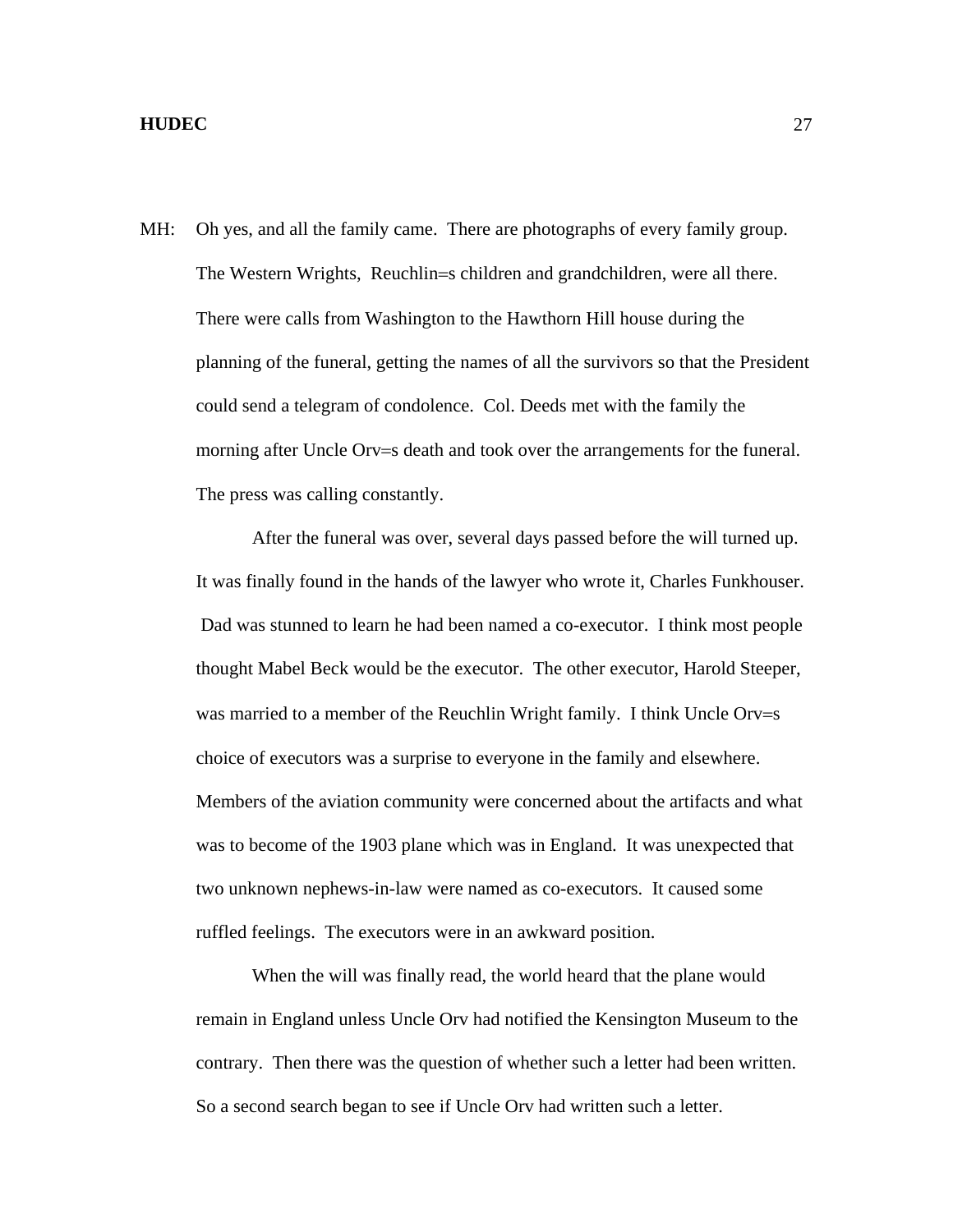- AD: And Miss Beck wasn=t completely cooperative, was she?
- MH: No. She didn=t on her own volunteer the information that she had the letter. When my father finally asked her if she knew whether Uncle Orv had written such a letter, she said that he had, and that she had it at the lab. When Dad went to pick it up to deliver it to the court, she requested that my father sign a receipt for it before she would give it to him.
- AD: For the first plane, right?
- MH: It was for the letter from Uncle Orv to the Kensington Museum, telling them that he intended to bring the 1903 plane back to the United States at an appropriate time. Yes, it was the necessary document to bring the 1903 back to the United States. But in the interim, before the presence of that letter was known, there were many museums that wanted the plane and were sending full photographic records of their museums and other dossiers, trying to convince the heirs to donate the plane to their museum. I remember the University of Chicago Science Museum, the Field Museum in Chicago, sent a huge packet of material. So it was a very turbulent time. None of the people who were dealing with all this were used to national publicity, so it was quite something.

 One of the things I came across in my parents= files after their deaths was a letter from Lester Gardner, the head of the Franklin Institute in Philadelphia at the time of Uncle Orv=s death. He was one of Uncle Orv=s friends who was concerned when two unknown nephews-in-law were named co-executors. He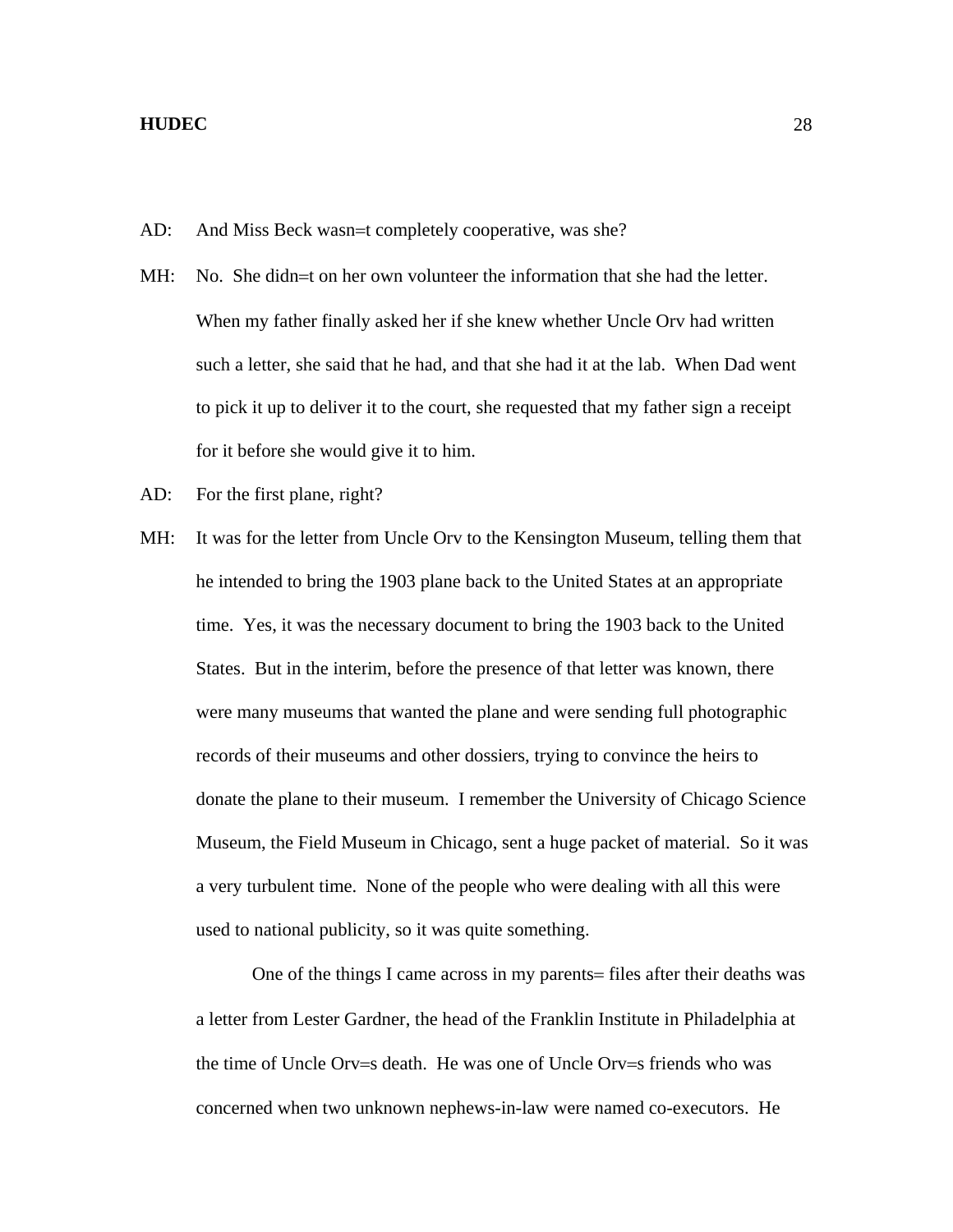wrote a letter to my father long afterward saying that all the Uncle Orv=s friends in the aviation community had been dubious about my father when we was named co-executor, and had felt that Dad would not be equal to the task. But they had been pleasantly surprised. If they=d known my father, they wouldn=t have worried. He was a man of action who regarded Uncle Orv=s wishes as sacred. He was a small businessman, but he was a very good businessman, and honest, a no-nonsense person. He was very straight. What he said is what he meant and what he did, and he followed through. So I think, from that perspective, they needn=t have worried. Nobody knew anything about him except that he ran a small business in Dayton--not a great recommendation in their eyes. (Chuckling) You know, he wasn=t a major corporate president or anything.

 One of the two co-executors lived in Dayton (my father) and the other, Harold Steeper, in McLouth, Kansas. Because Steeper could not move to Dayton while the estate was being settled, most of the work necessarily fell on my father=s shoulders. Harold Steeper came to Dayton occasionally and did what he could. Fortunately, Dad owned his own business, and was able to get away to attend to the business of the estate.

 $AD:$ 

MH: Yes, that = s right. People didn = t know him, so there were a lot of undercurrents. For example, the probate court judge wanted the lawyer who had written the will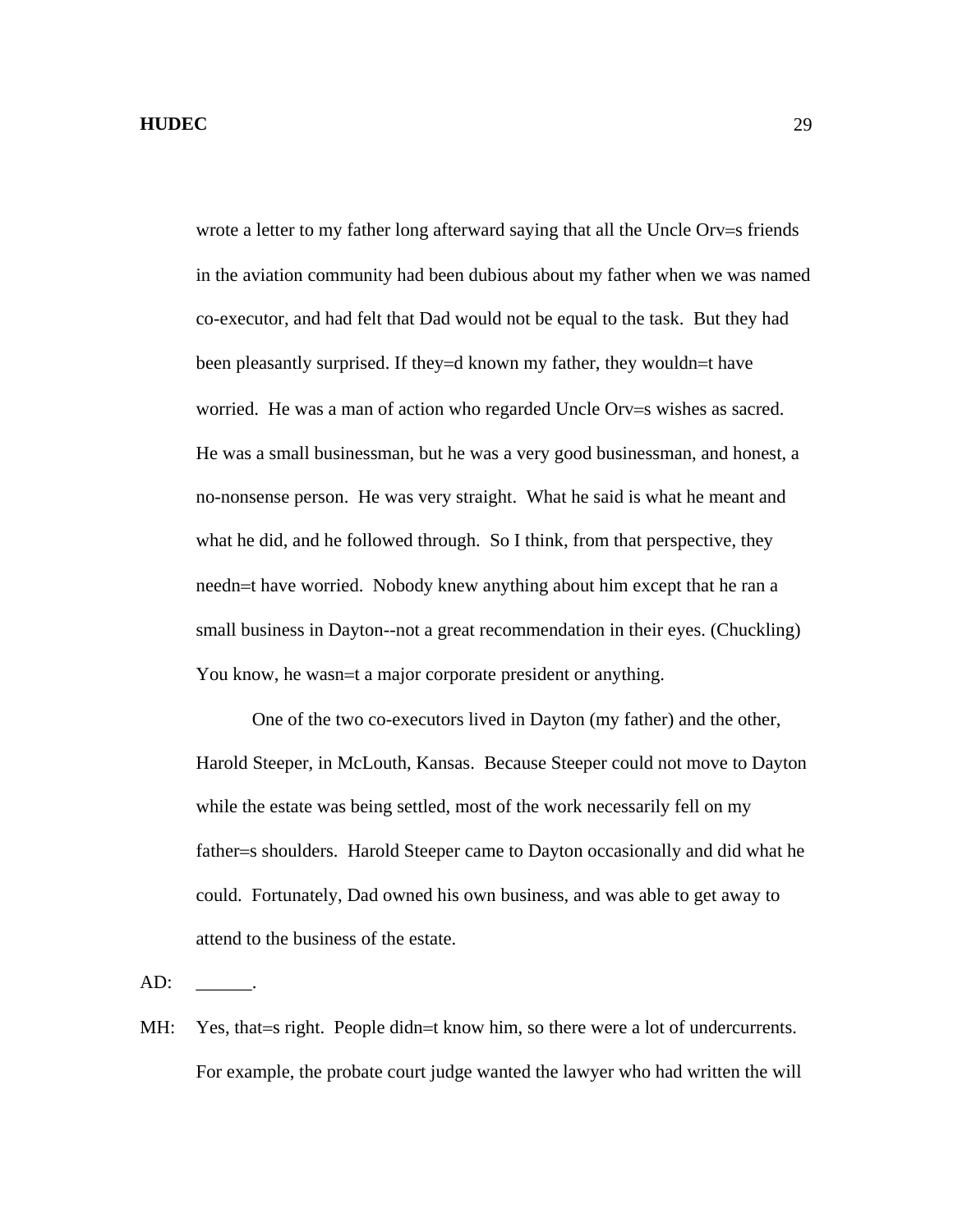to be the lawyer for the estate, and my father said, ΑWell, he=s not representing me. In my opinion, Bob Landis is the best lawyer in Dayton and he is the man I want to represent me.≅ So the probate judge said, AWell, we=ll have two lawyers.≅ My father said, ΑThat=s fine with me, as long as the man I have chosen will be able to represent me. This is going to be a difficult case. We=ve got the first plane coming back to the United States. I want a first class lawyer representing the estate. $\cong$  It turned out that Bob Landis was everything my father thought he would be. Dad worshiped him. I=ve often wondered how he knew about Bob Landis. He was not a small businessman who was familiar with lawyers, or was often in court. He was enough of a man about town that he knew who was the best lawyer in Dayton, I guess. So it was interesting. He knew who was supposed to be the best guy, and that = s who he insisted he would have.

 So many decisions needed to be made. At the time of his death, Uncle Orv was working on a new will, but at the time of his death it had not yet been signed. In this Αnew≅ will, he named the museums where he wanted designated items to be placed. This told the executors his intentions. The big question was: how can we carry out Uncle Orv=s wishes and spread knowledge of the Wright Brothers at the same time? Dad and Bob Landis came up with a plan. Dad went to the Library of Congress, which was designated in the new will to inherit the letters and documents and said, ΑWe=ll give you these archives if you publish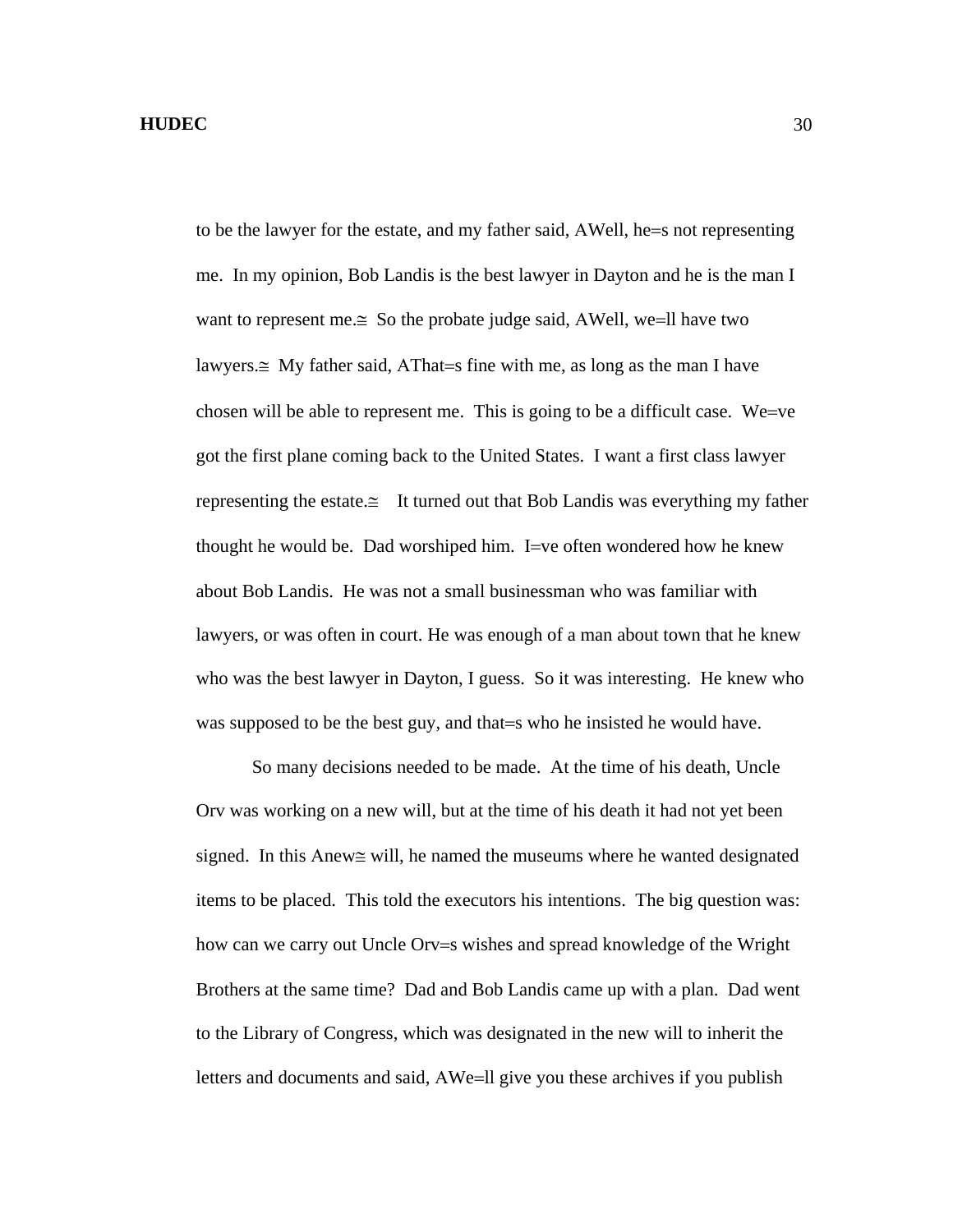them.≅ Since the Library of Congress wanted all the papers relating to the invention of the plane, they were willing to publish them in order to accession them. If Uncle Orv had signed the new will, the executors would not have had the necessary bargaining power to get such an agreement. The result of these negotiations was Marvin McFarland=s marvelous two-volume annotated The Papers of Orville and Wilbur Wright.

 When it came to the 1903 plane, the executors said to the Smithsonian, ΑOrville designated you as the recipient of the plane in his new will. We will give it to you if you put our label on it. $\cong$  I can remember the family sitting in our living room for many evenings to come up with the language of the label. Drafts circulated to a number of Uncle Orv=s aviation friends, who also contributed to this effort. I still have a copy of the signed agreement with the Smithsonian which specifies that if the Smithsonian changes the label, the heirs have the right to take the plane back. After all that had happened in the controversy with the Smithsonian, Dad was taking no chances.

 These efforts to develop a label for the plane mobilized family and friends. Everyone felt Uncle Orv and Uncle Will had been wronged, and worked together to see justice done. This is probably too emotional a statement. But it was touching to see the effort that it took. Even I, at age thirteen, was impressed. Everyone wanted their accomplishments to be clearly stated, a goal also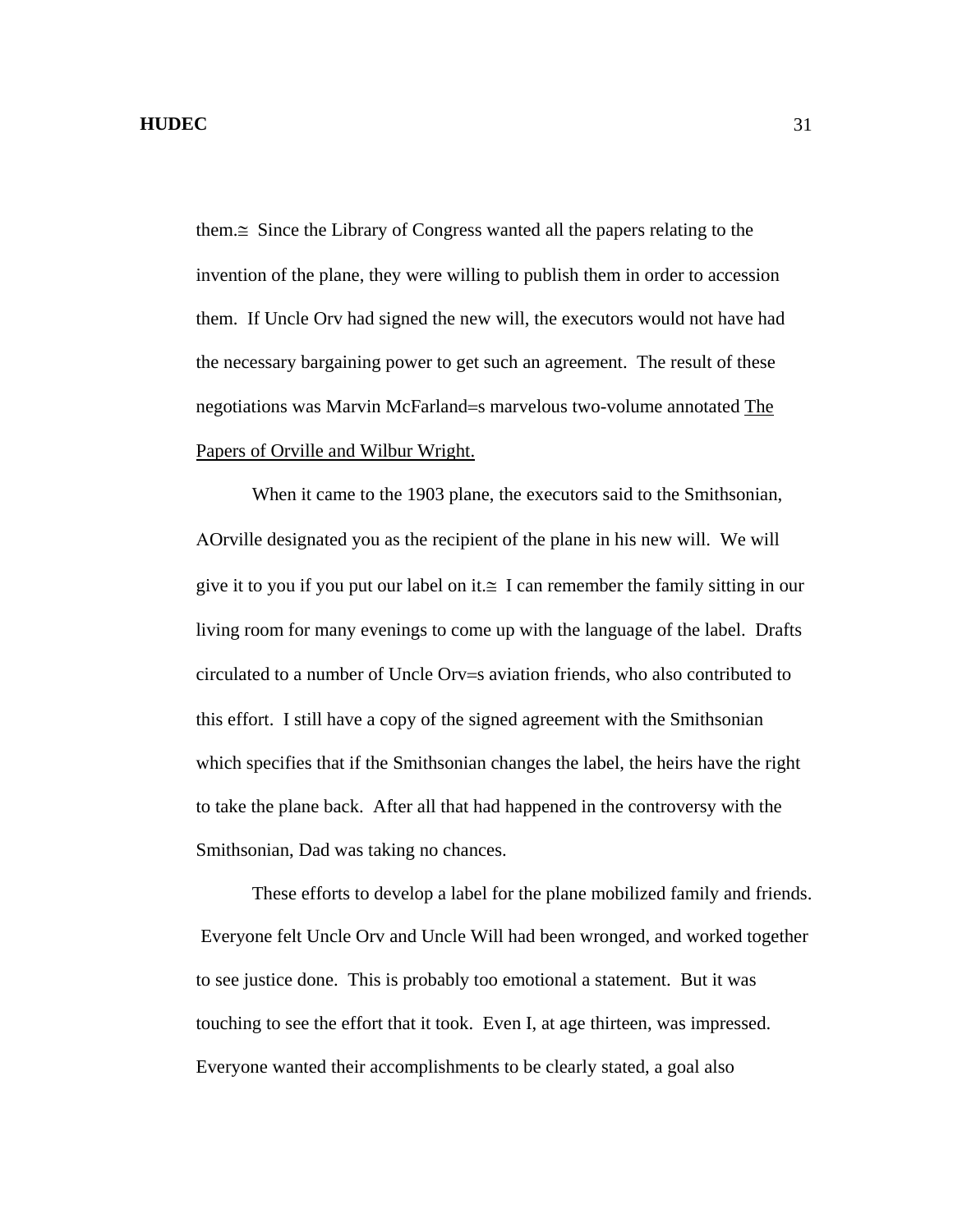successfully accomplished by the inscription on the monument at Wright Hill. Both leave very little to the imagination.

 Since these gifts were not specified in the old will, all the heirs had to sign away their rights to their share of the fair market value of all these archives and objects. Can you imagine signing away your rights to the value of the 1903 plane? Yet every single person did sign so that Uncle Orv=s wishes could be honored. Each institution that received historic papers or objects Αpurchased≅ them for a sum of \$1.00. My Dad kept these checks, and wrote a check of his own to the estate. So I now possess the \$1.00 check from the Smithsonian for the 1903 plane which was never cashed. One day, they, too will become museum pieces!

 My father always felt that Uncle Orv had been shortchanged by the Smithsonian, and he was going to see that injustice rectified. He felt that the more publication that was done, the better is was going to be for the Wright Brothers. Dad remembered that when the subject of the Smithsonian would come up in conversation, Uncle Orv=s face would sink into a pained expression. In his last illness, Dad expressed his wish that Tom Crouch write more about the Smithsonian controversy. Crouch had written an article before then, but Dad hoped for something more. It really was shocking that the Smithsonian perpetuated such falsehoods for so long. In my high school science book in 1950, it was stated that Langley developed the first plane capable of flight!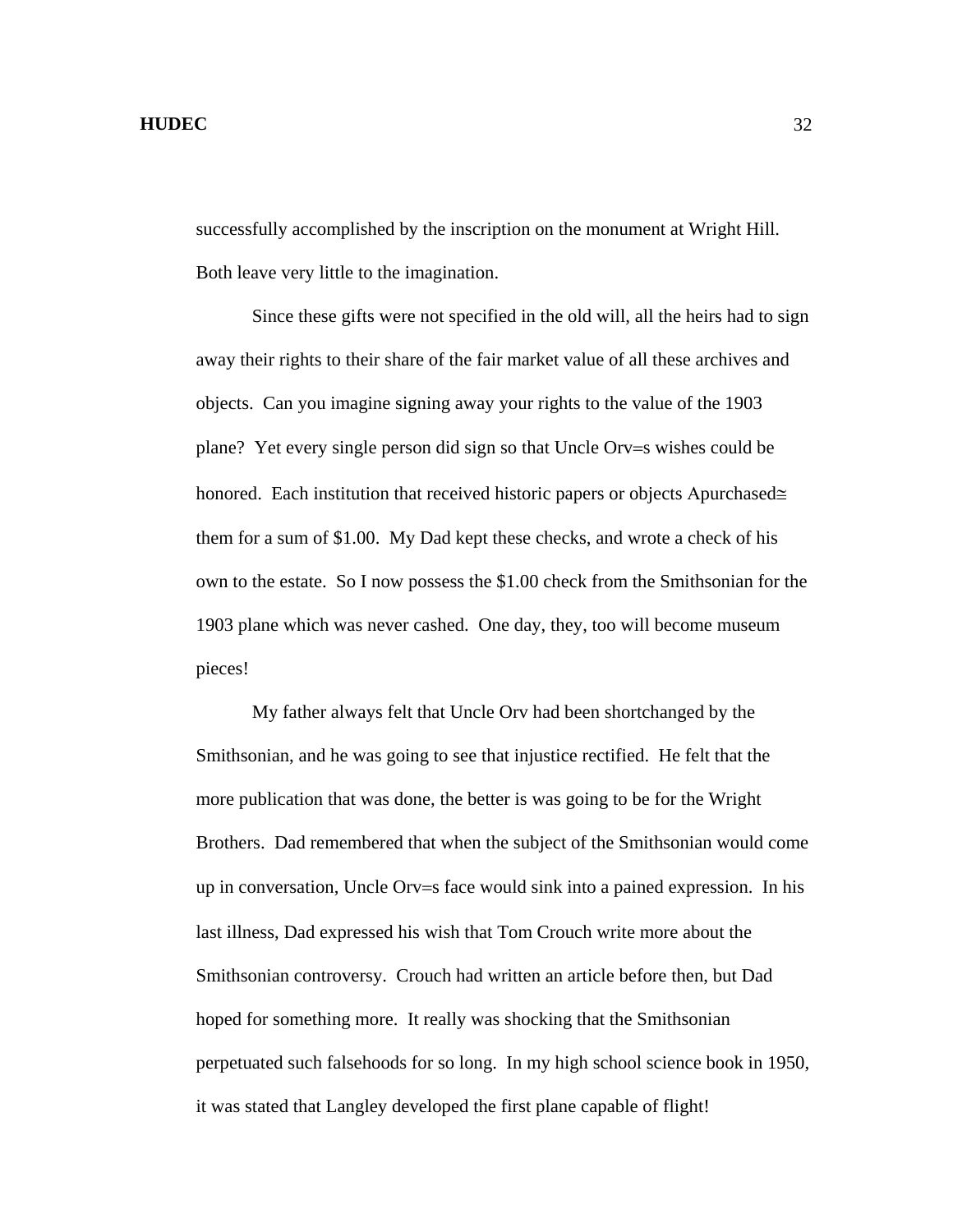AD: Yeah, and I don=t remember when it was.

- MH: I want to tell you about my one Wright related experience I had after twenty-eight years of living in Minneapolis/St. Paul.
- AD: Yes, \_\_\_\_\_\_. (chuckling)
- HM: A few of my friends there knew of my relationship to the Wrights, but not many. It wasn=t anything I told everybody about because nobody knew much about them and nobody really cared that much. I had felt it was a problem growing up in Dayton to be related to the Wright brothers at a time when I didn=t want to be different from everybody else. So I have never talked much about it over the years. My dear friend Martha always said, ΑYou=ve never told anybody anything. You=ve hidden in a box. $\cong$  (chuckling)

As we prepared to move away from the Twin Cities, I thought AWell, is there any aviation museum here? $\cong$  I didn=t even know. I made some inquiries, and learned about the Minnesota Air Guard Museum. A friend put me in touch with their curator, who invited me out.

 I took along a few photographs and a small piece of fabric from the wing of the first plane. My mother used to tell me how excited people were to hear her talk about her uncles. I thought that only Daytonians would be so impressed. But these people were overwhelmed by the stories I told. After my informal visit, they had a Αcelebration,≅ a Sunday open house for the public. I thought perhaps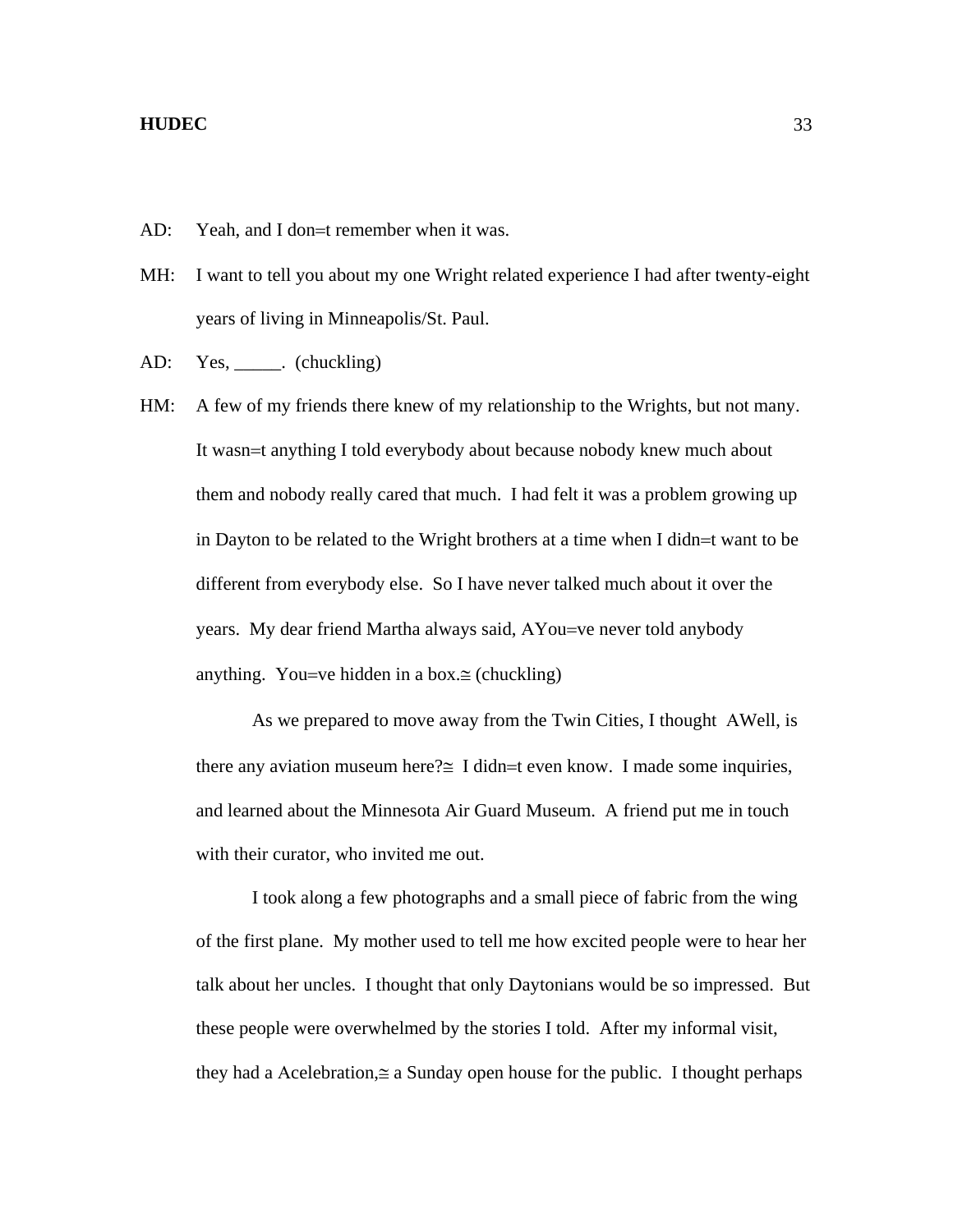twenty-five people might show up. But it was sixty or seventy people. They introduced me and asked me to speak of my memories, in front of a microphone, no less. Until that moment, it had not occurred to me that I would be asked to speak. It was a new experience for me.

 After my speech, people crowded around to ask questions. As they slowly filtered away, a man of 60 or 65 came forward. He had a framed picture in his hand. He introduced himself to me as Orville Wright Johnson. When he was a kid he had written a letter to Uncle Orv, who had sent him an autographed photograph of the first flight, inscribed, ΑTo Orville Wright Johnson,≅ and signed ΑOrville Wright.≅ I said, ΑYou know, after Uncle Orv died, we had his files of correspondence that the Library of Congress didn=t want stored in our basement. I used to sit down there by the hour and read them. There was a file there labeled >Letters from Children.= I remember your letter!≅ I then went on to tell him, ΑIf you write to Wright State University, I=m sure they have your letter, because I remember it.≅ Well, he was just overwhelmed. And he said, ΑYou know, I was disappointed at the time I got it. I wanted a picture of him.≅ I replied, ΑWell, he never would have sent you a picture of himself. The only thing about himself that he valued was that he and Uncle Will invented the airplane and made the first flight.≅ He then said, ΑI came to realize that when I was older.≅ I said, ΑHe wouldn=t have given a hoot about a picture of himself. He wouldn=t have cared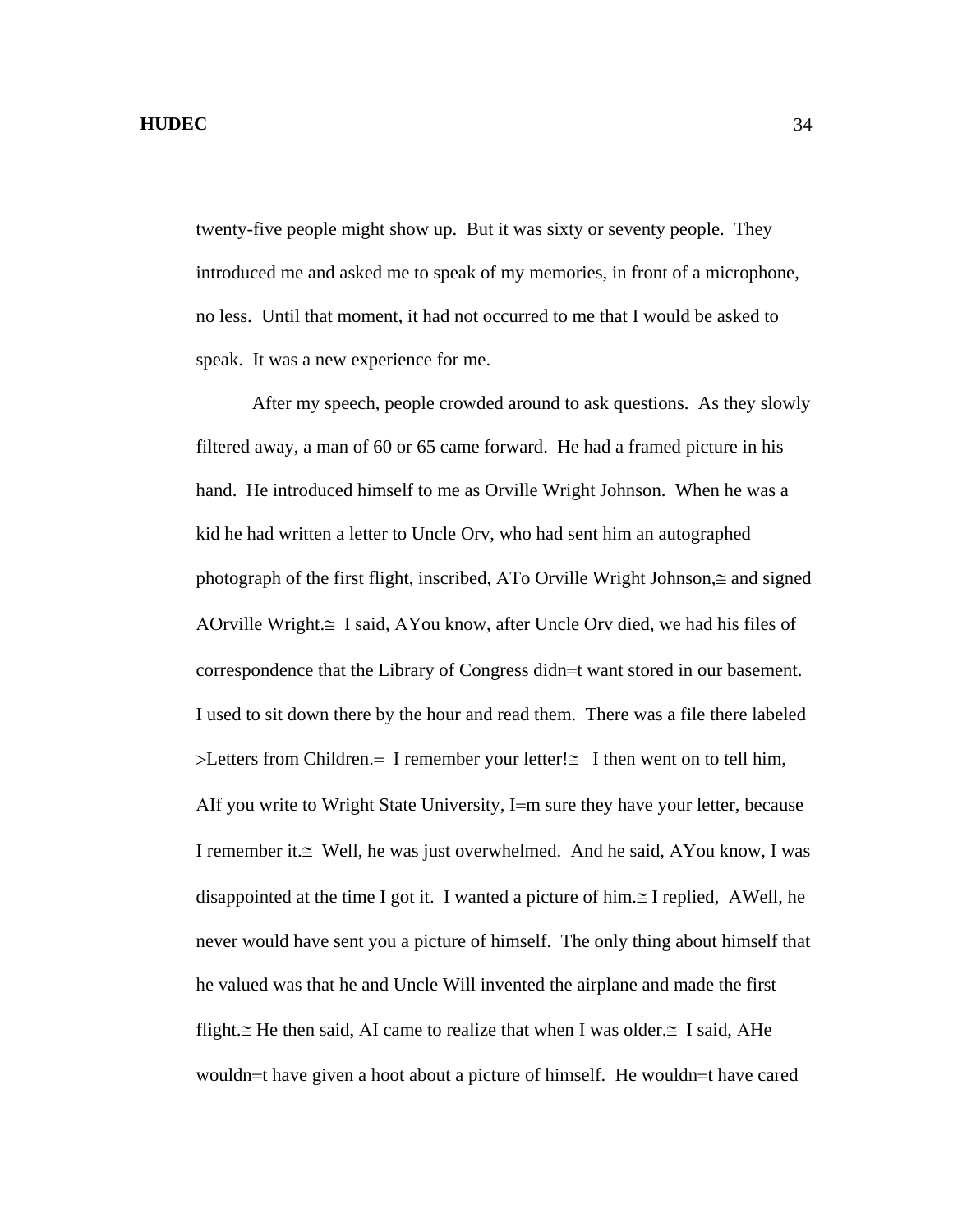about that. $\cong$  Well, we were both overwhelmed with emotion. I mean, here was somebody who was born and raised in Minneapolis whose parents had named him Orville Wright Johnson. (laughter) I was just dumbfounded to meet somebody that had had that contact with him so long ago.

 I also met another fellow, a commercial airline pilot. He handed me his card and it said, AWright Archives≅ He=s a collector of Wright stuff! (chuckling) He had the Wright family genealogy under his arm, and had look me up in it! That there was somebody in the Twin Cities who collected Wright related material amazed me. (chuckling)

 My mother used to come home after events like this one and talk about the people she met. I never appreciated how moving the experience could be. When your not present at the event, its difficult to catch the atmosphere, I guess. I had an interesting time recently visiting the Royal Aeronautical Society in London where the papers of Griffith Brewer and Alex Ogilvie have been deposited. Both were great friends of the Wrights, so there were some wonderful letters, mostly from Uncle Orv. The prize letter was from Uncle Orv to Alex Ogilvie. It was a perfect example of Uncle Orv=s sense of humor. The topic was not related to aviation matters, but an amusing story about his nephew, my Uncle Bus, who was then a mere child. The point is there is still a lot to learn about the Wright Brothers. New material is turning up all the time. It=s exciting to discover it as one goes through life.